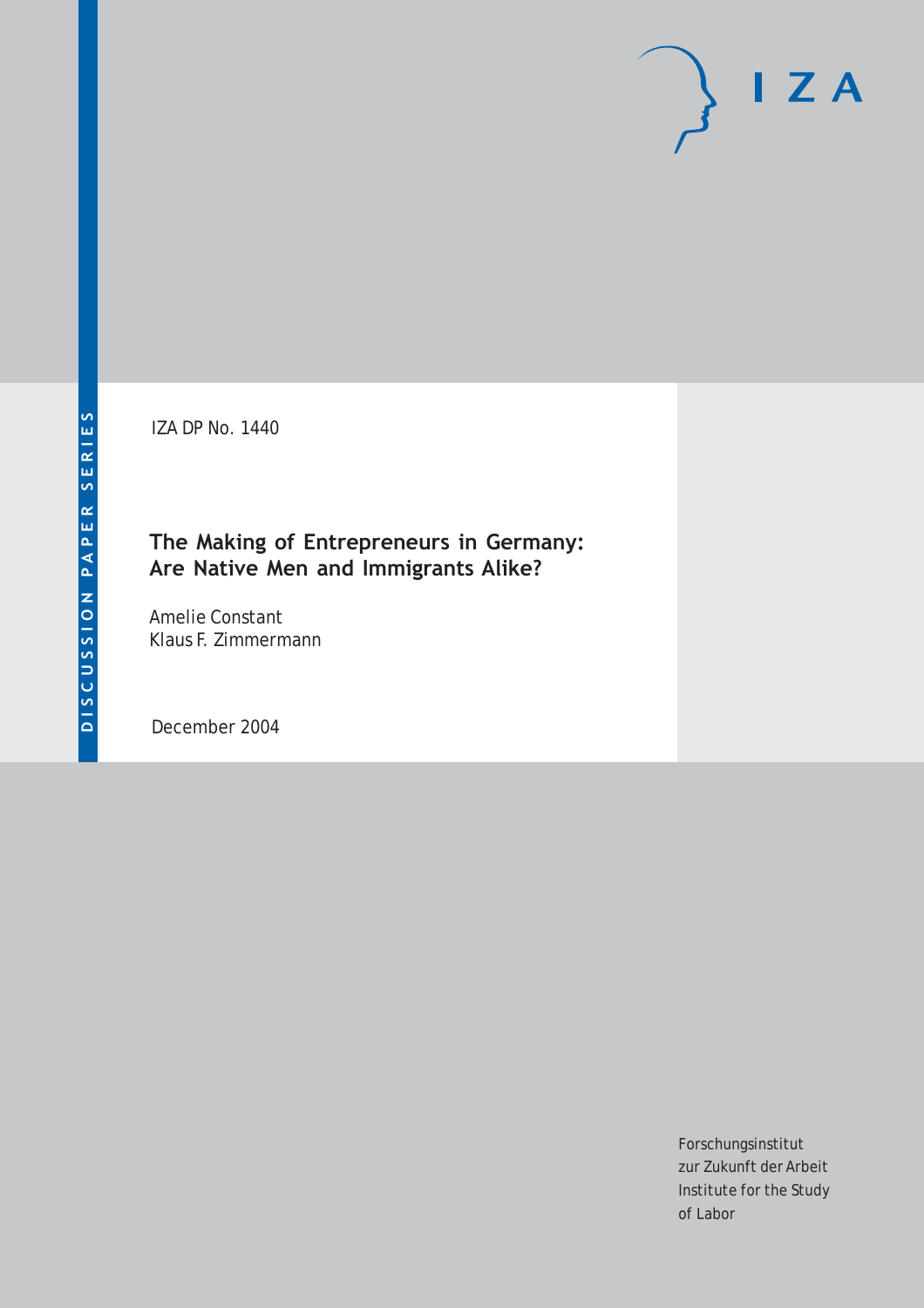# **The Making of Entrepreneurs in Germany: Are Native Men and Immigrants Alike?**

# **Amelie Constant**

*IZA Bonn* 

## **Klaus F. Zimmermann**

*IZA Bonn, University of Bonn and DIW Berlin*

Discussion Paper No. 1440 December 2004

IZA

P.O. Box 7240 53072 Bonn **Germany** 

Phone: +49-228-3894-0 Fax: +49-228-3894-180 Email: [iza@iza.org](mailto:iza@iza.org)

Any opinions expressed here are those of the author(s) and not those of the institute. Research disseminated by IZA may include views on policy, but the institute itself takes no institutional policy positions.

The Institute for the Study of Labor (IZA) in Bonn is a local and virtual international research center and a place of communication between science, politics and business. IZA is an independent nonprofit company supported by Deutsche Post World Net. The center is associated with the University of Bonn and offers a stimulating research environment through its research networks, research support, and visitors and doctoral programs. IZA engages in (i) original and internationally competitive research in all fields of labor economics, (ii) development of policy concepts, and (iii) dissemination of research results and concepts to the interested public.

IZA Discussion Papers often represent preliminary work and are circulated to encourage discussion. Citation of such a paper should account for its provisional character. A revised version may be available directly from the author.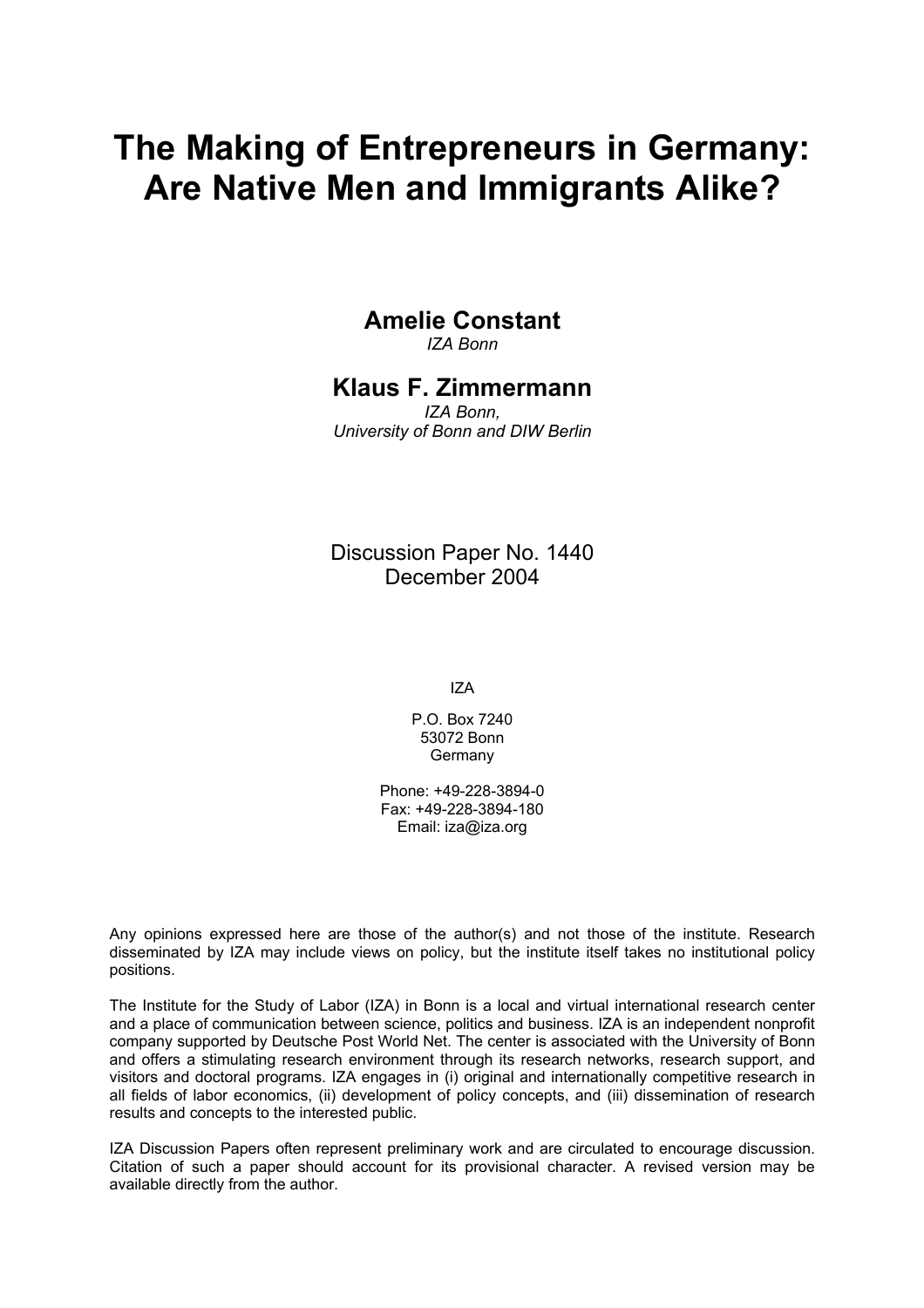# **ABSTRACT**

# **The Making of Entrepreneurs in Germany: Are Native Men and Immigrants Alike?**[∗](#page-2-0)

This paper uses a state of the art three-stage technique to identify the characteristics of the self-employed immigrant and native men in Germany and to understand their underlying drive into self-employment. Employing data from the German Socioeconomic Panel 2000 release we find that self-employment is not significantly affected by exposure to Germany or by human capital. But this choice has a very strong intergenerational link and it is also related to homeownership and financial worries. While individuals are strongly pulled into selfemployment if it offers higher earnings, immigrants are additionally pushed into selfemployment when they feel discriminated. Married immigrants are more likely to go into selfemployment, but less likely when they have young children. Immigrants living with foreign passports in ethnic households are more likely self-employed than native Germans. The earnings of self-employed men increase with exposure to Germany, hours worked and occupational prestige; they decrease with high regional unemployment to vacancies ratios. Everything else equal, the earnings of self-employed Germans are not much different from the earnings of the self-employed immigrants, including those who have become German citizens. However, immigrants suffer a strong earnings penalty if they feel discriminated against while they receive a premium if they are German educated.

JEL Classification: J23, M13, J24, J61, J31

Keywords: entrepreneurship, self-employment, occupational choice, immigrants, wage differentials

Corresponding author:

 $\overline{a}$ 

Klaus F. Zimmermann IZA Bonn P.O. Box 7240 53072 Bonn Germany Email: [zimmermann@iza.org](mailto:zimmermann@iza.org)

<span id="page-2-0"></span><sup>∗</sup> We are grateful for the suggestions of an anonymous referee, which significantly improved the paper. Financial support for this research from Volkswagen Foundation for the IZA project on "The Economics and Persistence of Migrant Ethnicity" is gratefully acknowledged.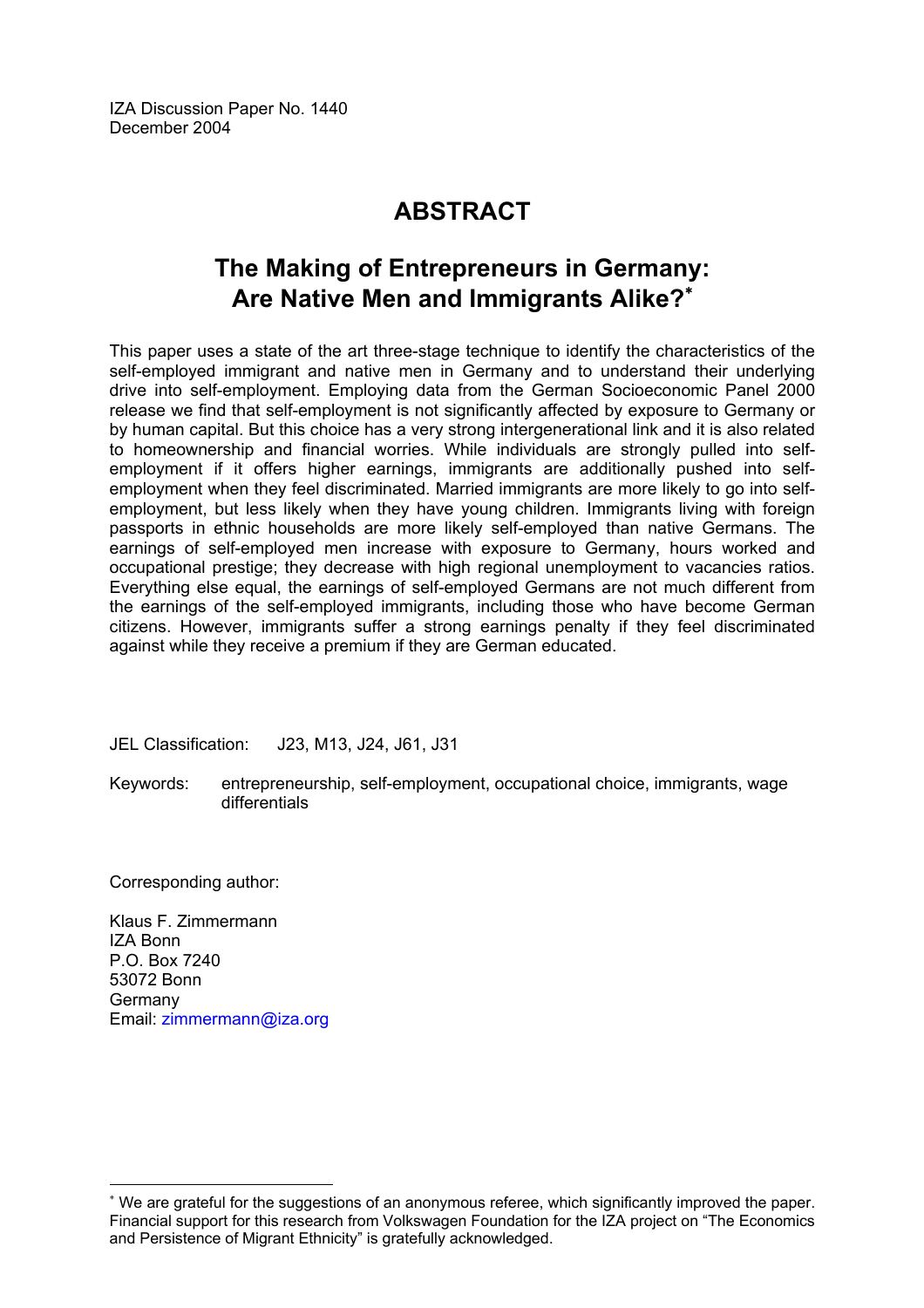### **1. Introduction**

Business ownership and self-employment, as an effective form of entrepreneurship, may be a risky venture but it has an intrinsic appeal by offering individuals the sense of independence, of higher self-worth, and life satisfaction. Entrepreneurship not only injects new dynamism into an economy but it is also of great importance for the economic prosperity and the future economic development of a country. Entrepreneurship is also a significant element in combating unemployment and welfare drain through job creation, at the very least for the self-employed themselves. Small entrepreneurs, in particular, have contributed in the creation of revolutionary businesses and they account for the majority of the employed workers.

Although entrepreneurship flourishes in the US and other "immigrants" countries, for any ethnic group, entrepreneurial activities in Germany are comparatively low. Germany is known to have a comparatively low rate of self-employment, but migrants exhibit an even lower rate. This is in spite of the fact that the self-employed immigrants reach earnings parity with self-employed natives and earn a strong premium over immigrant workers in paid-employment. It is unclear why in a country with a relative high unemployment rate and with a relatively institutionalized labor market entry one does not observe more selfemployment among immigrants. Recently, nascent enterprises show that there is a growing business culture in Germany, and they have attracted the government's attention to ensure their boost.

In this paper, we seek to understand whether there are inherent differences in the channel to become self-employed between natives and migrants, or whether the observed differences have more to do with differences in individual characteristics between both groups. We investigate the sources of success measured by earnings in paid-employment and self-employment, and aim to understand potential differences between native Germans and immigrants. We also attempt to deepen our understanding of the effects of ethnicity on entrepreneurship. For that purpose we distinguish ethnic or migrant households (judging from the ethnicity of the household head) from those of the native Germans. And we separately examine the differences to the native Germans for immigrants in German households carrying non German passports, immigrants in ethnic households with German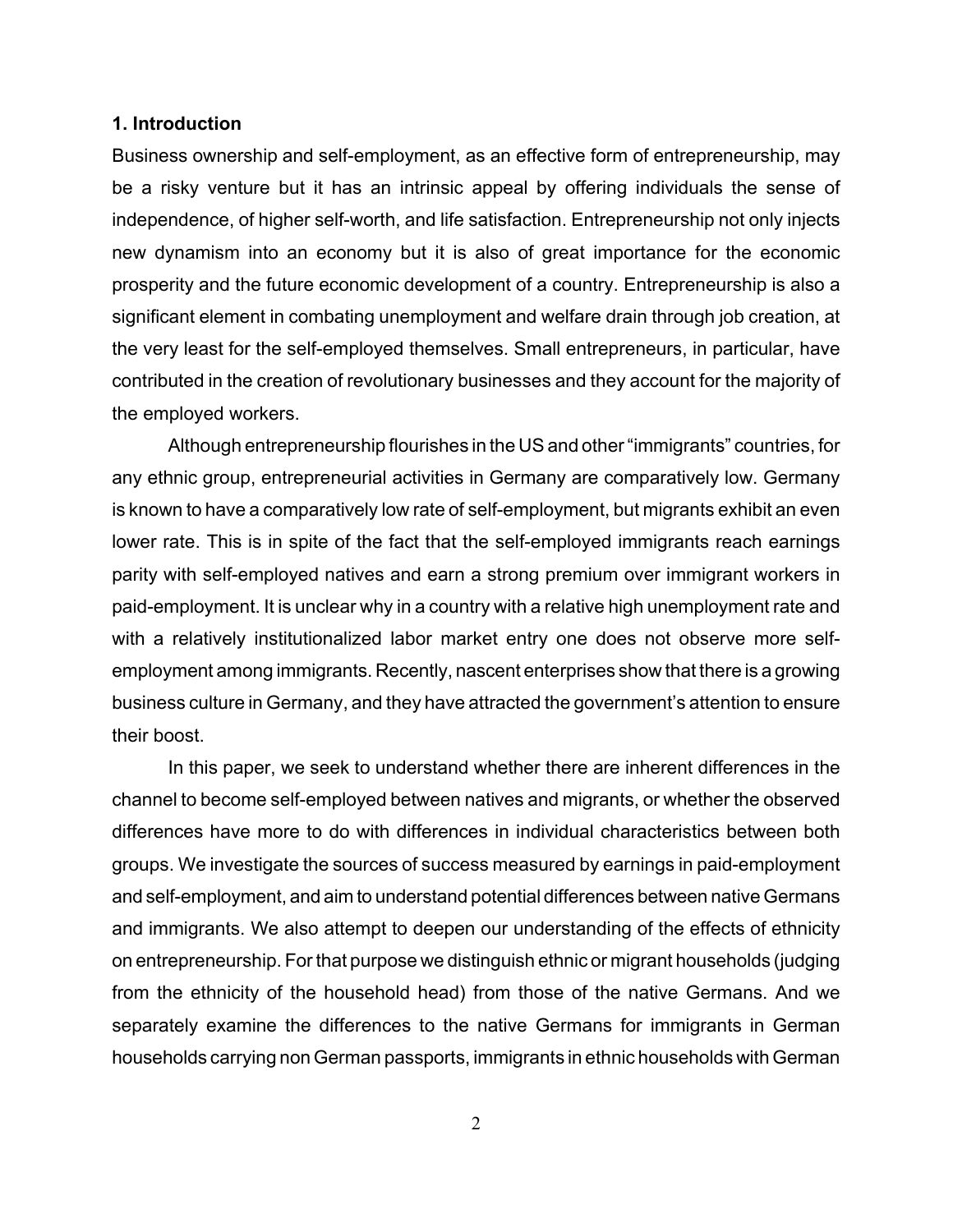passports, and those immigrants in ethnic households that carry other passports.

The paper is structured as follows: In Section 2, we explain the research issues and our methodological approach. Section 3 provides a brief discussion of our data, the variables employed in the analyses, and the underlying hypotheses. In Section 4 we present the econometric evidence and discuss the results of our analyses. We draw our concluding remarks in Section 5.

### **2. Research issues and econometric methodology**

In this section, we link our research interest to previous related contributions in the literature, and outline the econometric methodology that we employ in the empirical investigations.

### **2.2 Outline of research**

The conjecture of the neoclassical human capital theory is that immigrants are a selfselected group of rational individuals who are willing to undertake risks in order to maximize their lifetime earnings and better their lives. They are characterized by a strong incentive to invest in human capital and have the inner drive to succeed in the host country's labor market. By virtue of their willingness to assume the risk of migration (both pecuniary and psychic) and undertake this new and often risky venture they become the first entrepreneurs.<sup>1</sup> Put differently, immigrants as risk takers, are more dynamic and inherently more prone to becoming self-employed than any other group. Self-employed individuals are working hard to fulfill their dreams, and in the process they create new jobs and opportunities. On the other hand, impediments to good jobs and to upward occupational mobility as well as unemployment and discrimination in the labor market may impel immigrants to undertake the self-employment avenue. As the literature has shown, entrepreneurship may be the only avenue for their socioeconomic advancement.

While the prevalence of self-employment among both immigrants and natives in the labor market has been researched and documented by many studies in the US, research

<sup>&</sup>lt;sup>1</sup>By definition, an entrepreneur is an individual who organizes, operates, and assumes the risks of a business venture.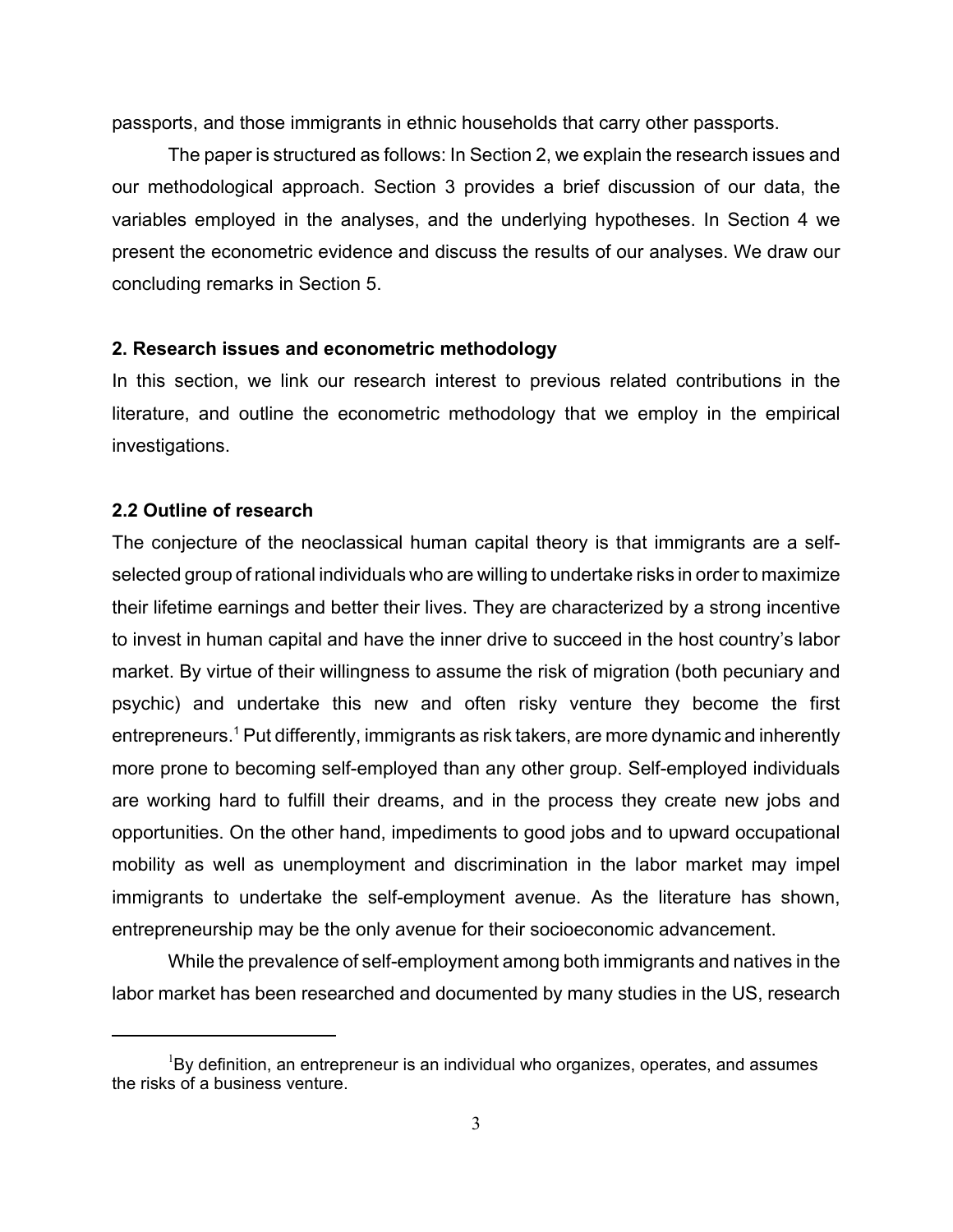on entrepreneurship and especially immigrant entrepreneurship in Europe, and Germany in particular, has been somewhat scant. Recent surveys on the rising literature on selfemployment in a comparative setting investigating research on Europe, the US and other immigration countries include Le (1999), Blanchflower, Oswald and Stutzer (2001), Audretsch (2002), Audretsch, Thurik, Verheul and Wennekers (2002), and van der Sluis, van Praag and Vijverberg (2004). They identify the role of managerial and other individual abilities, family background, occupational status, financial constraints, the nature of work, and ethnic enclaves among other factors as relevant determinants of self-employment.

Van der Sluis, van Praag and Vijverberg (2004) provide a meta-analysis of the empirical research on the impact of schooling on entrepreneurship selection and performance. They find that the schooling effect on self-employment is undetermined while it is positive and significant for earnings. Education affects earnings in Europe stronger for paid employment than for self-employment, but equal or smaller in the US. Blanchflower, Oswald and Stutzer (2001) also study latent entrepreneurship across nations and find that many people would like to be self-employed. However, this preference declines strongly with age and the probability of being self-employed is strongly increasing with age. Selfemployed individuals seem to have a much higher job satisfaction than the employed.

Empirical research on immigrant assimilation has typically found an entry wage disadvantage for immigrants, which narrows over time as immigrants "assimilate" in the host country's labor market. The rate of convergence varies among the different immigrant groups. Borjas' (1986) study on the self-employment experience of immigrants in the US shows that not only self-employed immigrants have higher annual incomes than salaried workers but they also have higher incomes than comparable self-employed natives. This is extended by Lofstrom (2002), who finds substantial differences between migrant workers and self-employed migrants in earnings and educational attainment. Entrepreneurs have a better education and earn more than other working migrants. However, education has a smaller impact on the self-employment probabilities of migrants compared to natives. The earnings of self-employed immigrants converge quickly to the earnings of the self-employed natives.

Evans and Leighton (1989) examine the self-employment decisions of US white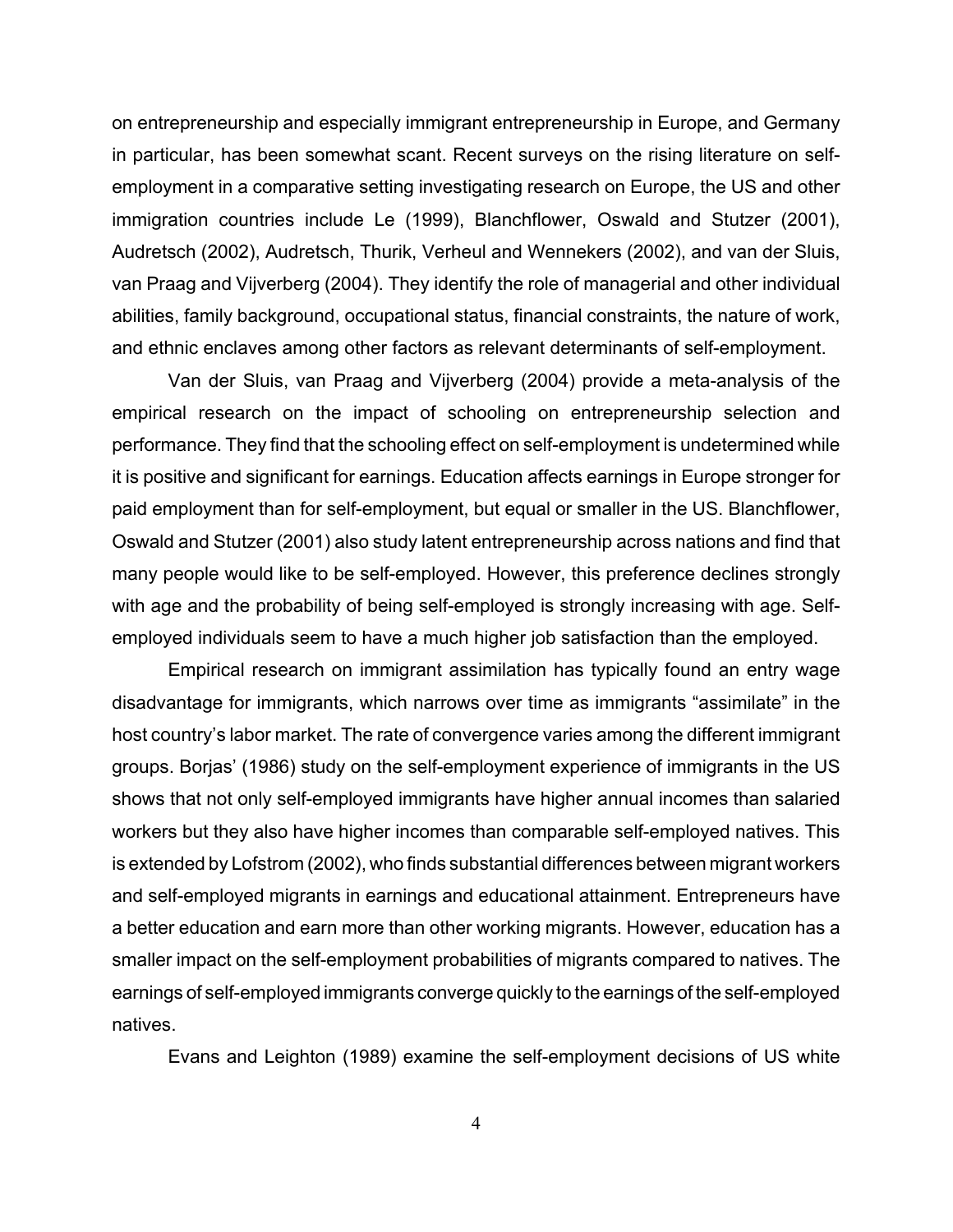men. They conclude that self-employment is roughly independent of age and total labor market experience and it is more likely to be undertaken with greater access to assets. Wage experience has been found to have a much smaller return in self-employment than in wage work while experience in business has a similar return in wage work as in selfemployment. Unemployed and low-paid workers are more likely to enter self-employment. Also people who perceive that their performance depends largely on their own actions are more likely to start their own businesses.

In North America, immigrants have higher self-employment rates than natives (see Yuengert, 1995, for the US and Li, 2001, for Canada). Yuengert (1995) investigates the determinants of these differences. He finds that immigrants from countries with larger selfemployment sectors have higher self-employment rates. Migrants in the US cluster more in high-tax states, and find greater opportunities for tax deductions and avoidance as entrepreneurs than as salaried workers. The study is not supportive of the ethnicity enclave hypothesis. Fairlie and Meyer (1996) point out that it is of substantial importance to account for the dramatic ethnic and racial differences in self-employment across the US population. These differences prevail even if one controls for broad combinations of groups such as Asians and Hispanics and the standard tool of regressors. They find that ethnic or racial groups that emigrate from countries with high self-employment rates do not have high selfemployment rates in the US. Their results also suggest that the more economically advanced groups have a higher propensity for self-employment than the more disadvantaged migrant groups.

There is only scarce evidence about migrant entrepreneurs in Europe and especially in Germany. The findings by Clark and Drinkwater (1998) suggest that self-employment is a way out of discrimination in paid-employment for immigrants in Great Britain. Wage work does not pay as well for ethnic minorities, compared to natives, and the wage difference has increased over time. The increase in the earnings disadvantage has been correlated with a rise in the self-employment among ethnic minorities. Although there are higher selfemployment rates for non-whites than for whites, one nevertheless observes a substantive variance among the ethnic groups. Most ethnic minorities also earn less in selfemployment than similar self-employed whites. Borooah and Hart (1999) study the large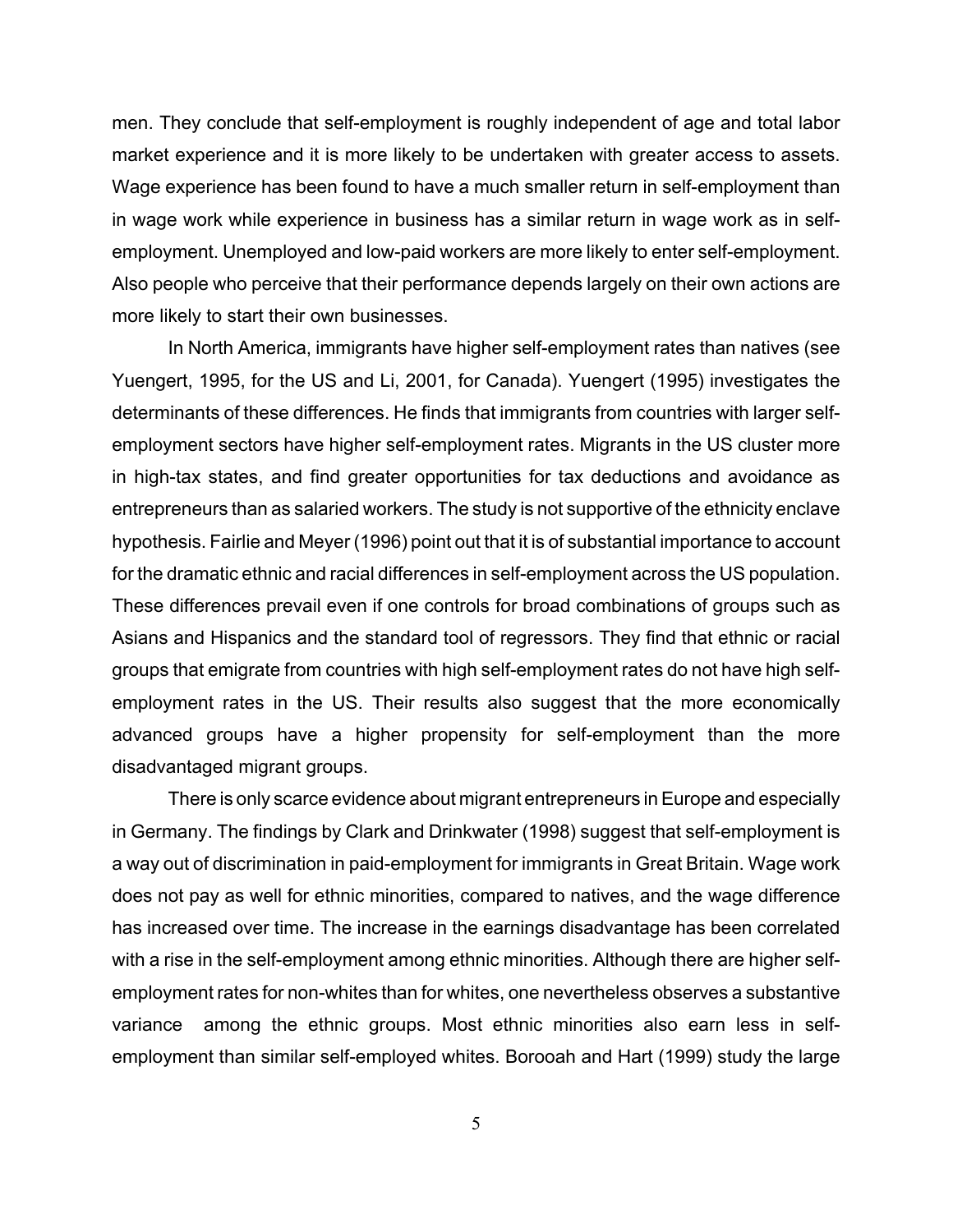differences in self-employment between Indians and black Caribbean men in Great Britain. They find that social attributes related to family formation are at least as important as individual characteristics. Basu (1998) finds no evidence that Asians in Britain were pushed into self-employment to avoid unemployment. Their economic success as entrepreneurs seems to be positively associated with the share of personal capital invested at the beginning and with educational qualifications.

The immigration process into Germany has been now well studied (see, for instance, Zimmermann, 1995; Constant, 1998). Germany is known to have a comparatively low rate of self-employment, but migrants exhibit an even lower rate. This is in spite of the fact that the self-employed immigrants reach earnings parity with self-employed natives and earn a premium of 30% over immigrant workers in the blue collar category (Constant, 1998). A recent comparative study between Germany and Denmark shows that the self-employment of immigrants is male dominated and self-employed immigrants in Germany earn twice as much as the immigrants in paid-employment (Constant and Schultz-Nielsen, 2004). It is unclear why in a country with a relative high unemployment rate and with a relatively institutionalized labor market entry one does not observe more self-employment among immigrants. This suggests investigating immigrant entrepreneurship in Germany further.

Therefore, we address the following questions: What factors drive self-employment in Germany among native West Germans and immigrants? Exhibit immigrants at different levels of integration, for instance with foreign passports living in a ethnic or a German household or with a German citizenship living in an immigrant household different work choices? Or is migrant and native German self-employment activity alike when controlled for individual characteristics? How do immigrant entrepreneurs fare in terms of earnings if compared to native Germans and to those in paid employment? To answer these questions we analyze the economic and social determinants of the probability to become an entrepreneur and we estimate earnings regressions that gauge the assimilation effect among the self-employed and those in paid-employment. We control for the standard human capital variables, such as years of education, vocational training, language proficiency, and years of exposure in Germany. Moreover, we add variables to account for labor market characteristics, demographics, social, and psychological ties.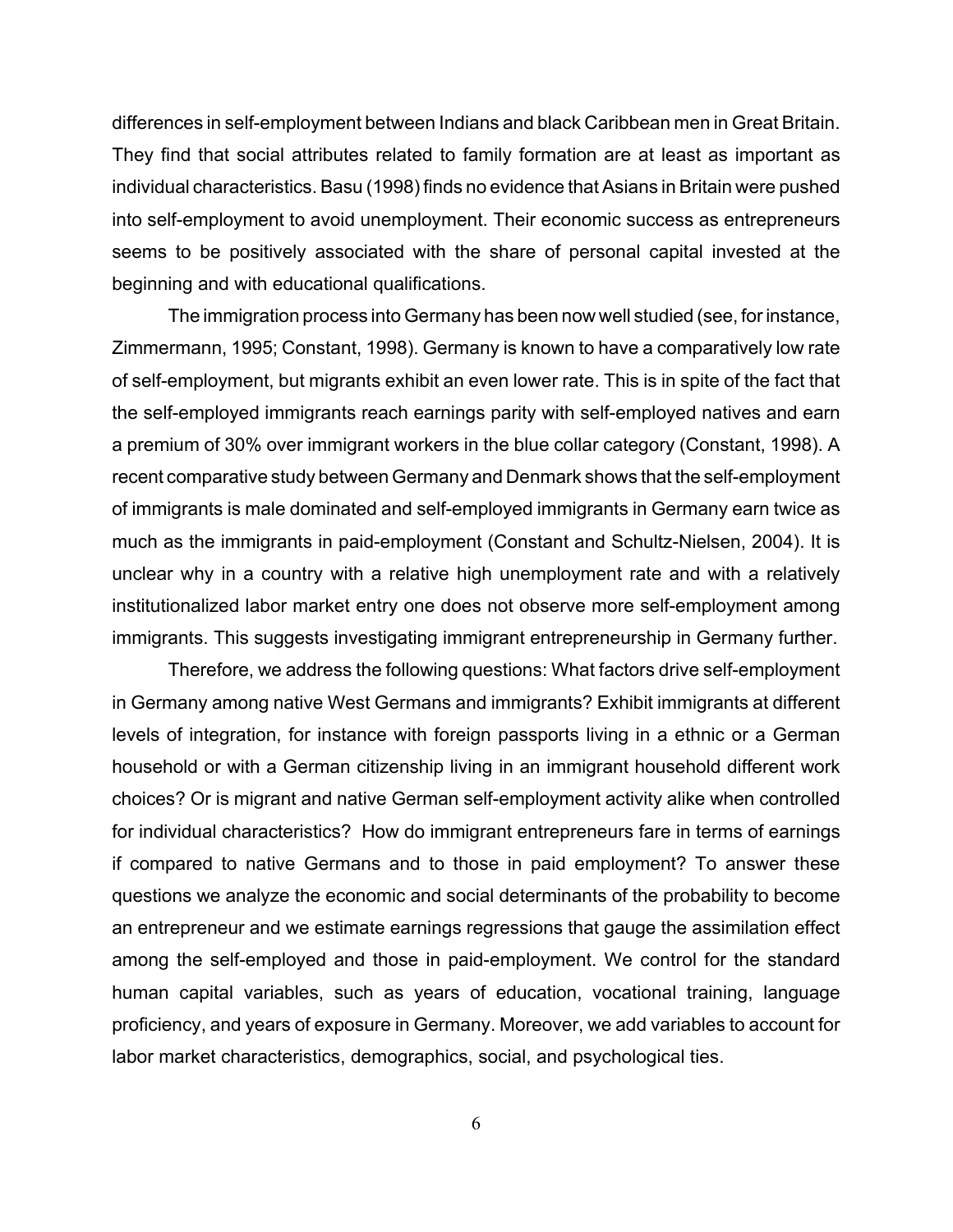### **2.2 Econometric methodology**

Our methodological framework consists of a 3-stage technique (see Taylor, 1996, Parker, 2003, and Rees and Shah, 1986). Following the literature that men are drawn into selfemployment from the high earnings expectations, we account for the key conjecture that if the expected earnings from self-employment exceed the expected earnings from other types of employment, individual workers (other determinants equal) choose to become selfemployed. While Taylor (1996) finds strong statistical support for this hypothesis, others like Parker (2003) and Rees and Shah (1986) do not. An issue is that the expected relative earnings are not observed and need to be estimated, since we only observe individuals and their earnings in their particular employment states. However, a direct analysis of earnings is potentially misleading since the employment choice *per se* might affect the estimates through a sample selection bias. To calculate the earnings difference we first need to estimate the correct earnings regressions adjusted for selectivity into self- or paidemployment.

We proceed with the following steps: (I) In the first part of the econometric analysis we investigate a reduced form probit model of the choice behavior of workers. We assume that individual workers are facing two alternatives: the option of becoming self-employed versus the option of being in paid-employment as wage or salary workers. Individual agents maximize utility gained from the attributes of that choice. We assume that utility depends on the corresponding financial rewards of the choice. Such behavior is described in probabilistic terms. We estimate the probability of becoming self-employed based on values of a set of explanatory variables, while our dependent variable is categorical and takes the value of one if an individual is self-employed and the value of zero otherwise.

The explanatory variables (which will be explained in more detail later) consist of a set of human capital variables, individual specific characteristics, socioeconomic characteristics, and industry dummies. We also include variables that measure economic, social, and psychological attachments to Germany, as well as attitudinal variables, feelings of discrimination, and interaction terms. All these independent variables are expected to affect the individual's probability to become an entrepreneur. The reduced form specification differs from the structural form of the choice because it does not use the

7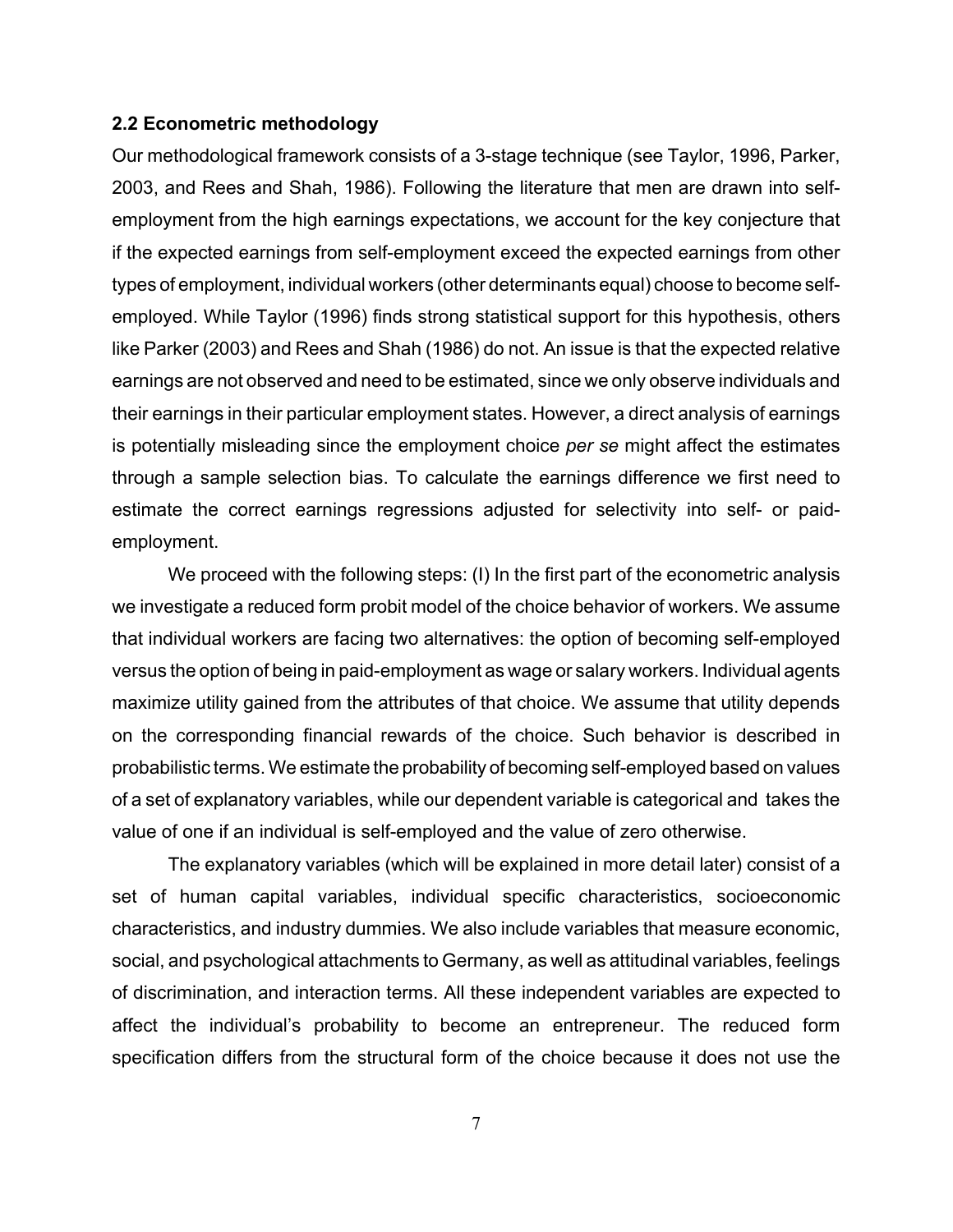expected relative earnings from the two occupational choices but industry dummies for identification.

The results from this exercise will provide us insights into the self-selection process to control for a potential sample selection bias in the earnings regressions. Hence, in step (ii) we estimate these earnings regressions for the self- and paid-employed adjusted for selection. We apply the Heckman 2-stage technique using the standard sample selection terms as additional regressors. The dependent variable is the natural logarithm of weekly earnings. To identify earnings we include labor market characteristics and labor market structures. Earnings are a function of the same socioeconomic characteristics for all ethnicity groups with additional variables added to explain the earnings of immigrants (where details are discussed later). The earnings regression results are useful for a couple of reasons: First, to gauge the determinants of monetary success of men in Germany in these two types of employment. Second, to compare the self- to paid-employed by ethnicity. And third, to derive predicted earnings for each type of employment for each individual in the sample that can be used to calculate the difference in expected earnings of the choice between paid-employment and self-employment.

In the last step (iii), we estimate a structural probit on the probability of selfemployment. While this model is similar to the reduced form model, the key identifying variable is the expected earnings difference between the self- and paid-employment states for each individual calculated from the earnings output; and the set of industry dummies used in the reduced form probit model is not included in the structural form. The probability to choose self-employment as opposed to paid-employment is as follows:

$$
P(Y=1) = \alpha + \beta (\ln \hat{Y}_i^{se} - \ln \hat{Y}_i^{pe}) + \gamma X_i + \epsilon_i
$$
 (1)

where the term in parenthesis is the difference between the predicted earnings for individual *I* if he is in self-employment and in paid-employment. The vector *X* includes the regressors as in the reduced form, excluding the industry dummies. In the following section we explain the variables in vector *X* in more detail.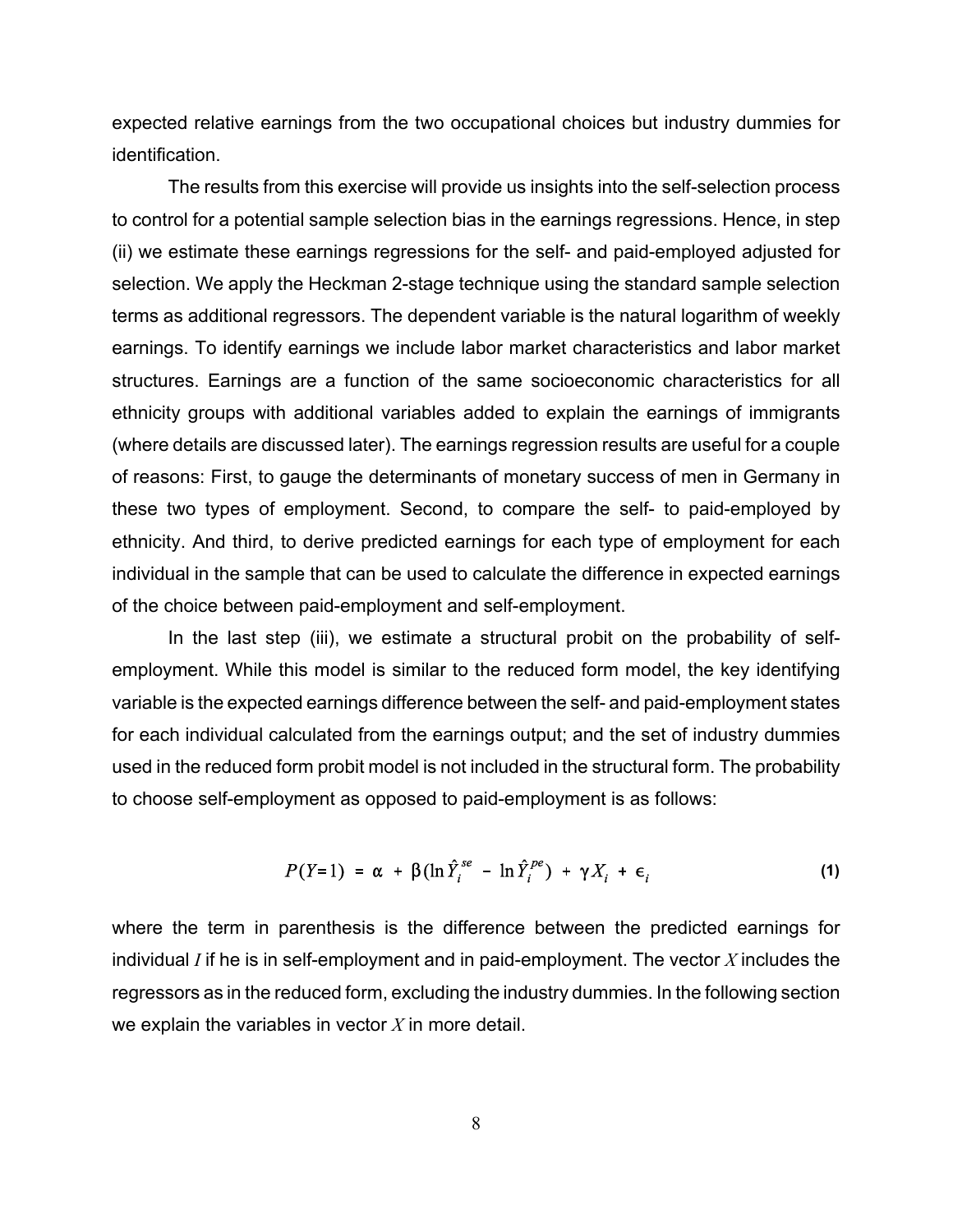### **3. Self-employed and salaried workers in Germany**

In this section, we provide an overview about the basic characteristics of self-employed and salaried workers in Germany by ethnicity. In this analysis, we concentrate on comparing the performance of the migrants with those of the West native Germans and hence exclude East Germans. Even a decade after unification, East Germans do not have significant experiences with self-employment. Migrants still predominantly cluster in West Germany and avoid the less-developed east with the much higher unemployment rates. The group of migrants studied here contains the traditional former "guestworkers," namely those from Greece, Italy, Spain, former Yugoslavia, and Turkey, who or their parents were hired especially in the early sixties to meet a demand for blue collar workers. However, we use also data on the "new" immigrants from the eighties and nineties, who came mainly from Eastern Europe, among them mostly ethnic Germans from Poland, Romania, and states from the former Soviet Union (ex-USSR).

In the following subsections we describe our data source; we explain the creation of the major variables used and outline the basic hypotheses concerning the probability to be self-employed and the determinants of earnings among them; and we present and discuss the major characteristics of the sample populations and highlight the situation of entrepreneurship among natives and migrants in Germany.

### **3.1 Data set and construction of our sample**

For the empirical analysis our data are drawn from the German Socioeconomic Panel (GSOEP), a nationally representative data set that has been conducted annually since 1984, provided by the German Institute for Economic Research (DIW Berlin). For our empirical analysis we use data from the GSOEP 2000. This year is unique in that it includes all populations living in Germany augmented by refreshment and innovation samples. It also includes substantial information on labor force participation, self-employment categories, various aspects of life in Germany, and contains an assortment of attitudinal questions. More important, the 2000 data permit a more detailed analysis of the selfemployed. We can, thus, differentiate between those self-employed in agriculture, in the free-lance or professional sector, and in other self-employed categories including working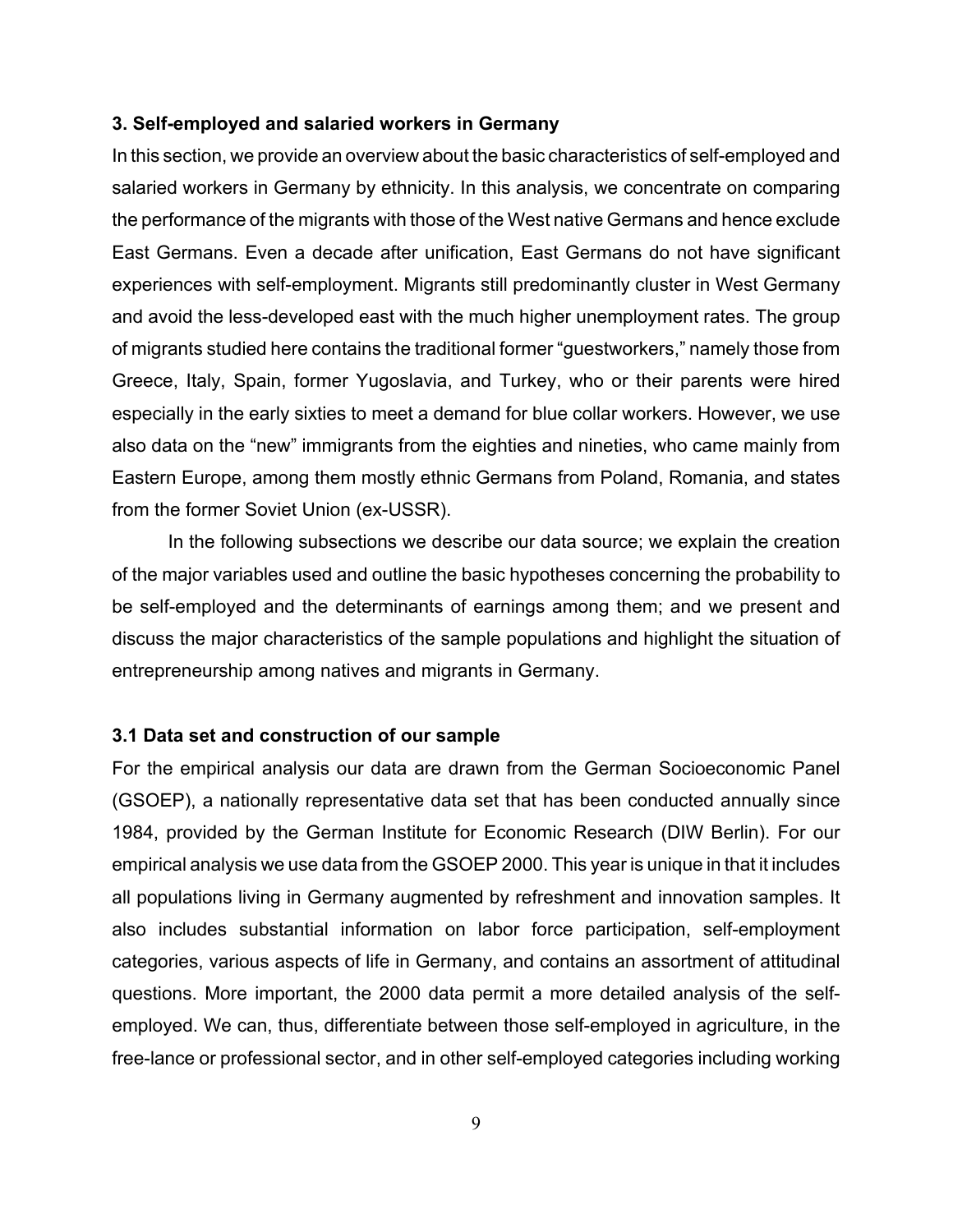for a family business (SOEP Group, 2001).

Our analysis focuses on the self-employment endeavors of men in Germany in 2000. The samples we select for our analyses exclude those individuals who are enrolled in school, and those in the military, because these groups follow different trajectories. Additionally, we restrict our analysis to individuals who are working and are aged 20 to 64, a prime age for self-employment endeavors. Lastly, we exclude individuals who had missing answers in key variables. $2^2$ 

We construct a dummy for self-employment from a self-reported answer in the GSOEP questionnaire regarding the employment status of the individuals. It includes small and larger scale farming, free-lance processionals, working in other business, and working in family business. For all self-employed, this is their main job. We exclude self-employment as a secondary job. The paid-employment category includes blue collar, white collar, and civil servants. According to our selection criteria we ended up with 5,509 observations of whom 613 are self-employed (or 11.13%) and 4,896 are paid-employed.

The dependent variable for the earnings estimation is the natural logarithm of the weekly earnings as reported in the questionnaire.

### **3.2 Independent variables and hypotheses**

To capture ethnicity differences in this paper we take advantage of our data set that allows us to differentiate between ethnicity and citizenship. We define the ethnicity of the individual as the ethnicity of the household. Because of the idiosyncrasies of the German migration system and the German immigration law, the typical distinction between first and second generation immigrants does not apply in Germany. Immigrants who are born in Germany are not necessarily considered Germans or have the German citizenship. Often, even if they acquire the German citizenship they are perceived as foreigners and follow separate paths in the labor market. We, thus, distinguish our sample between native German households with 550 self-employed men (or 10% of the total sample) and 4,036 paid-

 $2$  To preserve as many individuals as possible, we grouped missing values in some categorical variables in the "other" category; this is either the zero in dummies or the reference group in the categorical variables. For a small number of observations that did not report earnings we imputed values using a Mincerian earnings regression.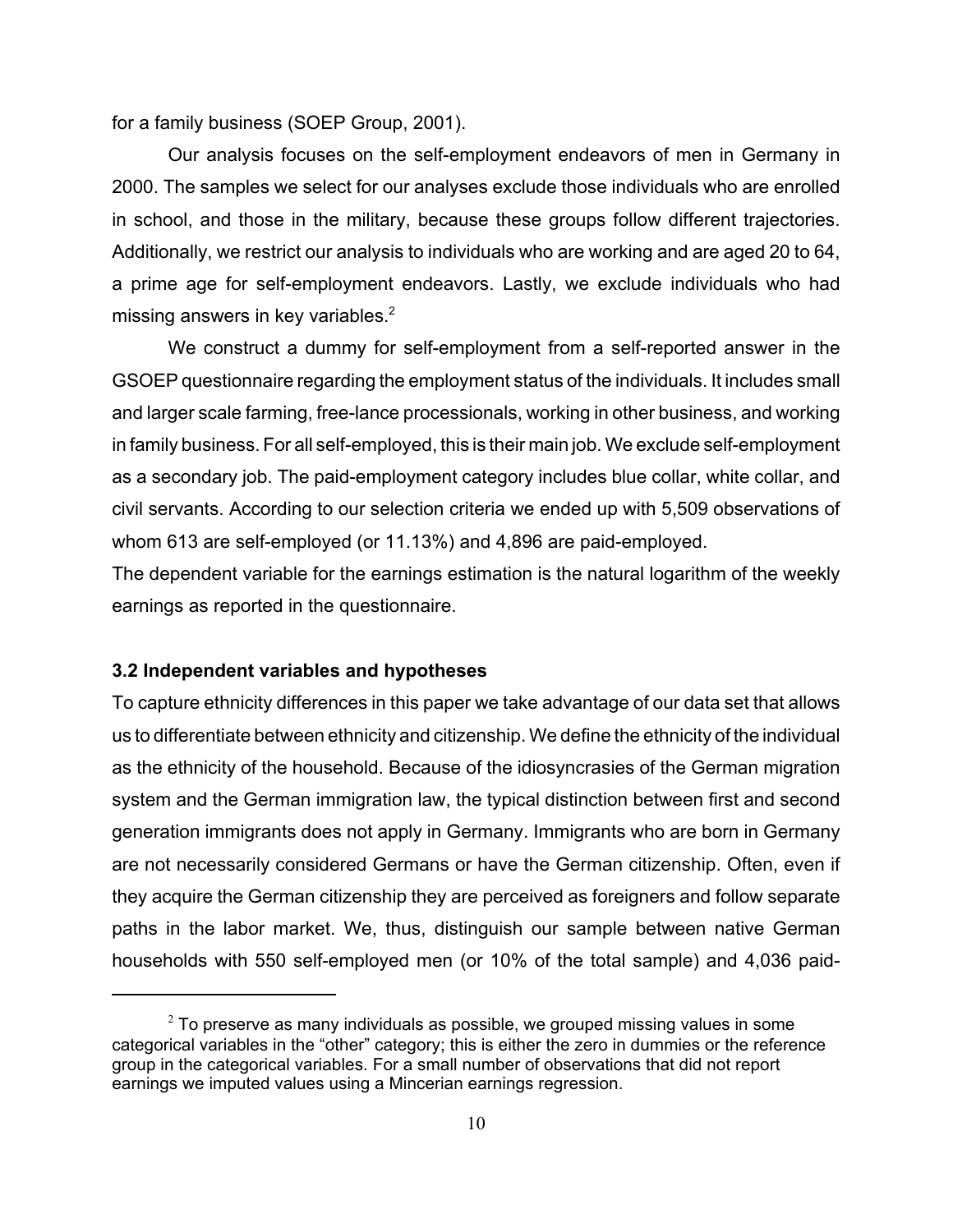employed men, and other immigrant households with 63 self-employed men (or 1.1% of the total sample) and 860 paid-employed men. Within the immigrant households we identify 4 different ethnicities of relevant size: (i) ethnic Germans, (ii) ethnic Turks, (iii) ethnic Italians, and (iv) all other immigrants.

We further separate Germans and immigrants by citizenship or passport held. We create a separate category for immigrants who live in German households (either because they are married to Germans or born in Germany) but do not have the German passport. For the immigrants who live in ethnic households we create 4 categories: (i) those who have become German citizens and carry the German passport, (ii) those who have the Turkish passport, (iii) those who have the Italian passport, and (iv) those who have all other types of foreign passports. The reference group in our analysis is naturally the "pure" Germans, that is those who are German citizens and live in German households. This categorization is important in isolating the impact of ethnicity and citizenship on selfemployment proclivity and earnings.

The explanatory variables used in all three stages of the analysis include human capital variables (exposure to Germany, pre- and post-migration education, German language proficiency, and health), familial controls (marital status and young children), ethnicity and citizenship controls, regional economic situation (regional unemployment to vacancies ratio), and discrimination variables. Specifically, we create the variable exposure that measures the time and quality of exposure to the German environment as well as labor market experience accumulated in Germany. For Germans, this variable is the same as age. For immigrants born in Germany exposure equals their age; for those migrating later in life exposure equals the reported years they have accumulated in Germany; and for those with missing values in the year of arrival we carefully calculated the exposure variable following a simple algorithm: if the individual is born elsewhere but went to school in Germany we assigned years of migration according to whether the individual went to elementary or secondary school in Germany. While older workers are more risk averse, we expect that self-employment proclivity will increase with age discounted for non-linearities. Older workers have more wisdom, more experience and know-how, more financial capital, larger social milieu, and they make more prudent choices. There is also a strong concave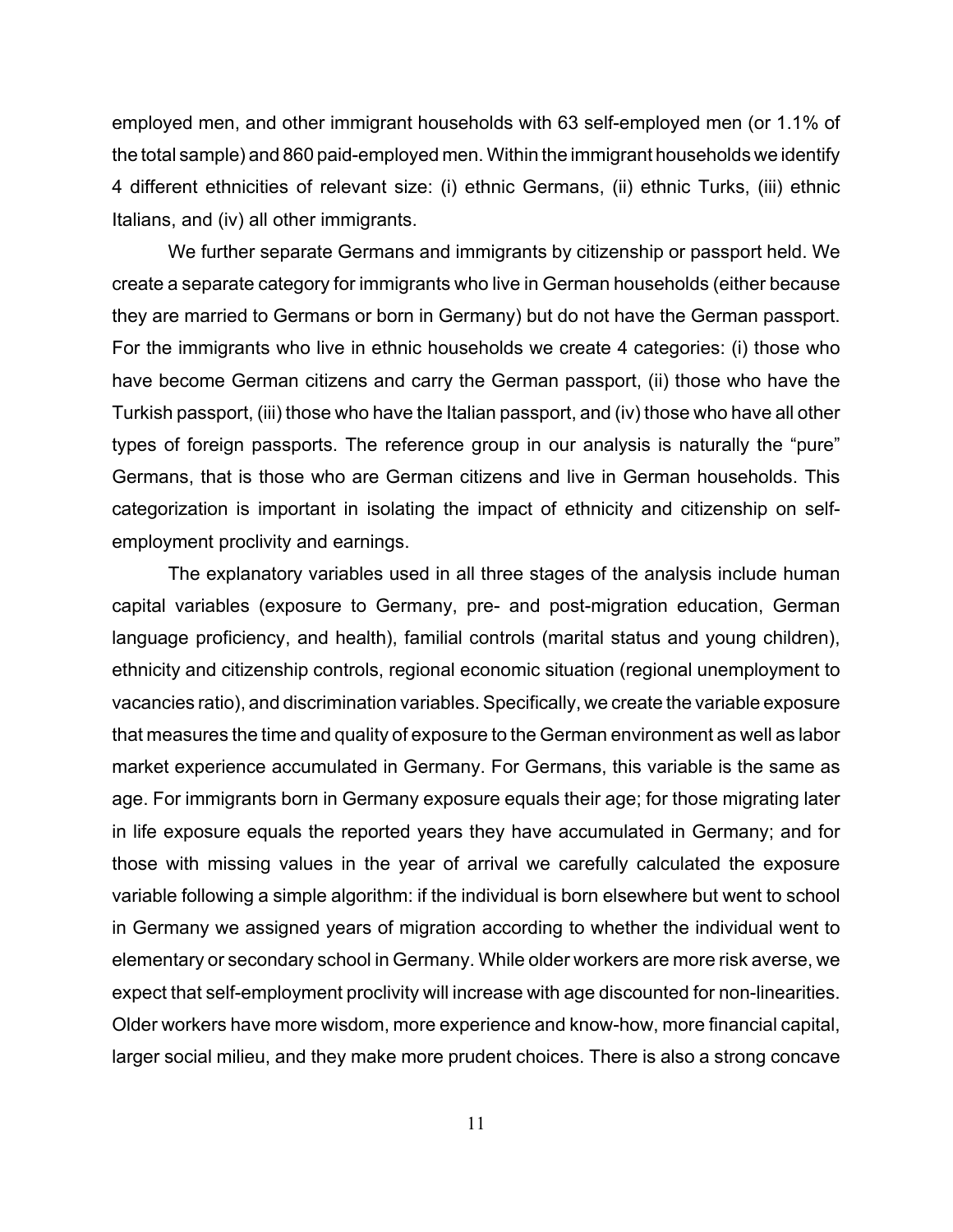relationship between earnings and age.

For Germans, we create a variable for their years of formal schooling and vocational training. For immigrants, we measure the effects of years of schooling and vocational training in the home country and years of schooling and vocational training in Germany separately. That way we control for differences in the initial stock of human capital (education before migration) and render immigrants' education in Germany qualitatively similar to that of Germans and among themselves. We enter the schooling variables in a non-linear form to capture increasing or decreasing returns to schooling. To the extent that education captures higher ability and allows individuals to know more and to have superior information set, we would expect that more years of schooling will push individuals into selfemployment. In Germany, we would expect a strong correlation between education and self-employment because, especially for certain occupations, there are required educational requirements and qualifications. However, it has been often argued that selfemployment is an alternative job choice for less qualified and less skilled individuals.

Health is a vital element of human capital. We include the variable "healthy" constructed from questions on personal and official evaluation of their health. We hypothesize that disability and self-employment are negatively correlated. Marital status plays a role in self-employment from two conflicting directions. On the one hand, marriage brings stability and, married men, it has been shown, are more productive through the division of labor and household production. Self-employment can also be a very attractive choice for married individuals because it can offer flexibility in the allocation of time between family and work. Moreover, married men can benefit from their wife's support and can count on her helping with their business as well. Self-employed married men, can also count on their wife's stable income, if she is working, as an income smoothing to go through rough times strategy. However, this is a more plausible scenario for immigrants and certain occupations. On the other hand, self-employment is considered as a risky venture and as such married men might not opt for this choice, especially when their household depends on their income.

Immigrants were also asked about whether they feel discriminated against in Germany. From their answers we create 2 variables for whether they feel totally or seldom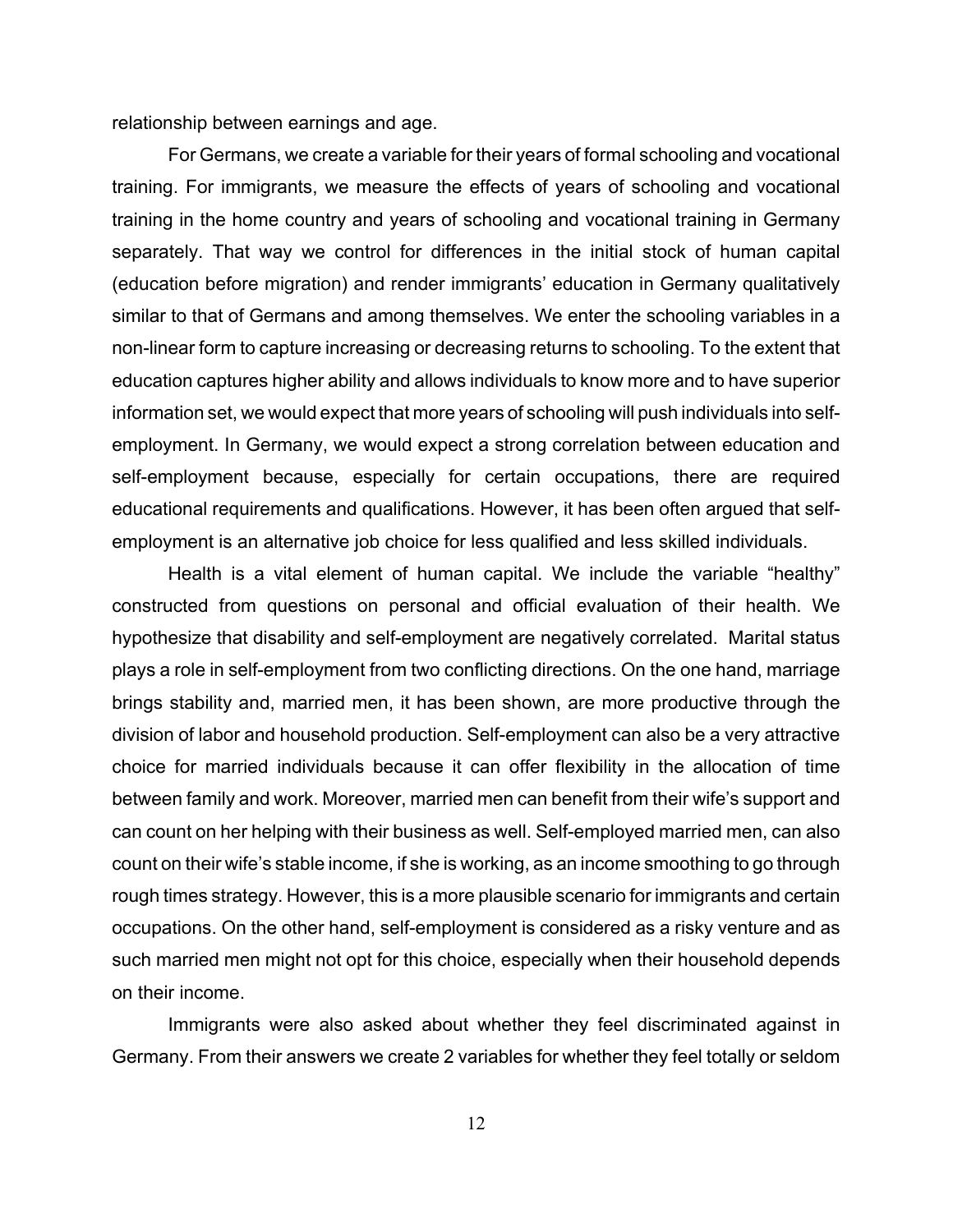discriminated; not feel discriminated at all is the omitted category. This is an important variable to capture the push theory of self-employment. For many individuals, especially minorities self-employment may be a forced choice, meaning that they cannot find another job due to discrimination. If this is so, then they should fare very well as self-employed. Another reason why individuals are pushed into self-employment is the fact that they cannot find a job due to high unemployment rates. During periods of high unemployment individuals may want to open their own business rather than staying idle.<sup>3</sup> To test this hypothesis we create a variable of the regional male unemployment over the regional vacancies using information from the German Statistical Yearbook (Statistisches Bundesamt, 2002).

In sum we conjecture that: (i) both the probability to self-employment and earnings from self-employment increase with age and exposure to Germany at a decreasing rate, (ii) more educated and healthier individuals will have a higher probability to go into selfemployment and higher earnings once they are self-employed, (iii) married men with children will have a higher probability to go into self-employment and earn more, (iv) there are significant differences between Germans and immigrants in both the self-employment probability and in earnings, and (v) discrimination and high unemployment to vacancies ratios push individuals into self-employment.

In both the reduced form probit and the earnings selection regression we include an additional important identifier of the labor market, industry categories. The omitted group is agriculture, mining and other not reported answers. These variables will help us derive more accurate estimated earnings for the self- and paid-employed. The reduced form probit of the probability of self-employment is identified by whether the parents are self-employed, the individuals own their home, they face the future with optimism and confidence, and they have financial worries. For immigrants, we include their willingness to stay in Germany. We interact the "non immigrant" variables with being an immigrant and add as additional controls. This probit model, then, produces the selection term  $\lambda$  that is important in adjusting the mean of earnings. A positive and significant  $\lambda$  indicates that self-employed

 $3$  While the chances of survival and success are lower during this period, the decision to go into self-employment stands.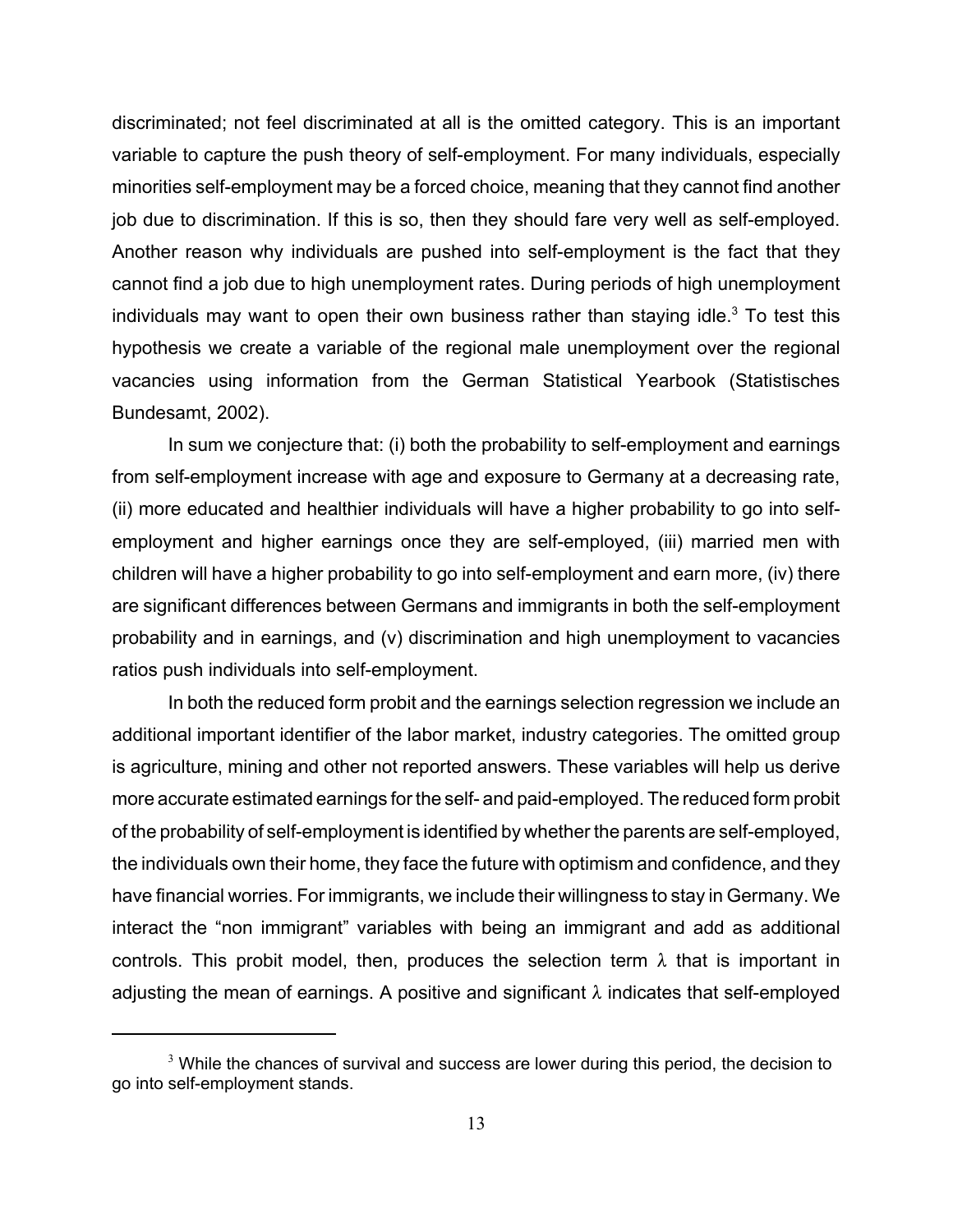men are not a random sample of workers but positively self-selected.

In the earnings regression we include the language information for immigrants (speaking mostly German). The variable "speak mostly German" is derived from a selfreported answer. Immigrants were asked whether they speak mostly German in their everyday life. While it does not necessarily reflect superior knowledge of the language, it nonetheless captures the easiness immigrants have with the German language, and the image they portray to the others about being willing to integrate. Speaking the host country's language facilitates economic adaptation and improves economic performance. Self-employment is in most cases customer intensive and people oriented. We expect that those who speak mostly German will have higher earnings than those who do not.

The following identifiers of earnings pertain to the labor market structures: hours per week working, Treiman occupational prestige scores, tenure/seniority with a job/business, working with a small or large company. We expect that those self-employed men who work longer hours, and whose business is in a higher ranked prestige scale will enjoy higher earnings. Having a more stable business - captured by the variable length of time with business - reflects a serious commitment in the labor market and should have a direct advantage in earnings. Working in or owning a large company should also provide an earnings premium compared to working in or owning an average company. We lastly include interaction terms of all non immigrant variables with immigrant ethnicity. These interactions will show us whether Germans and immigrants have different earnings in relation to specific attributes.

The most important part of this study is the estimation of the structural probit. The crucial identifier of this regression is the estimated difference between the predicted earnings of self- and paid-employment. This is to test the hypothesis that rational individuals choose self-employment based on the higher earnings that it can offer. The literature has often shown that men are pulled into self-employment for monetary reasons. We also include variables that show intergenerational spillovers (parents are selfemployed), socioeconomic attachments to Germany and to the country of origin (citizenship, own a dwelling in Germany, and want to stay in Germany), and other attitudinal (optimism about the future, financial worries) and control variables (regional unemployment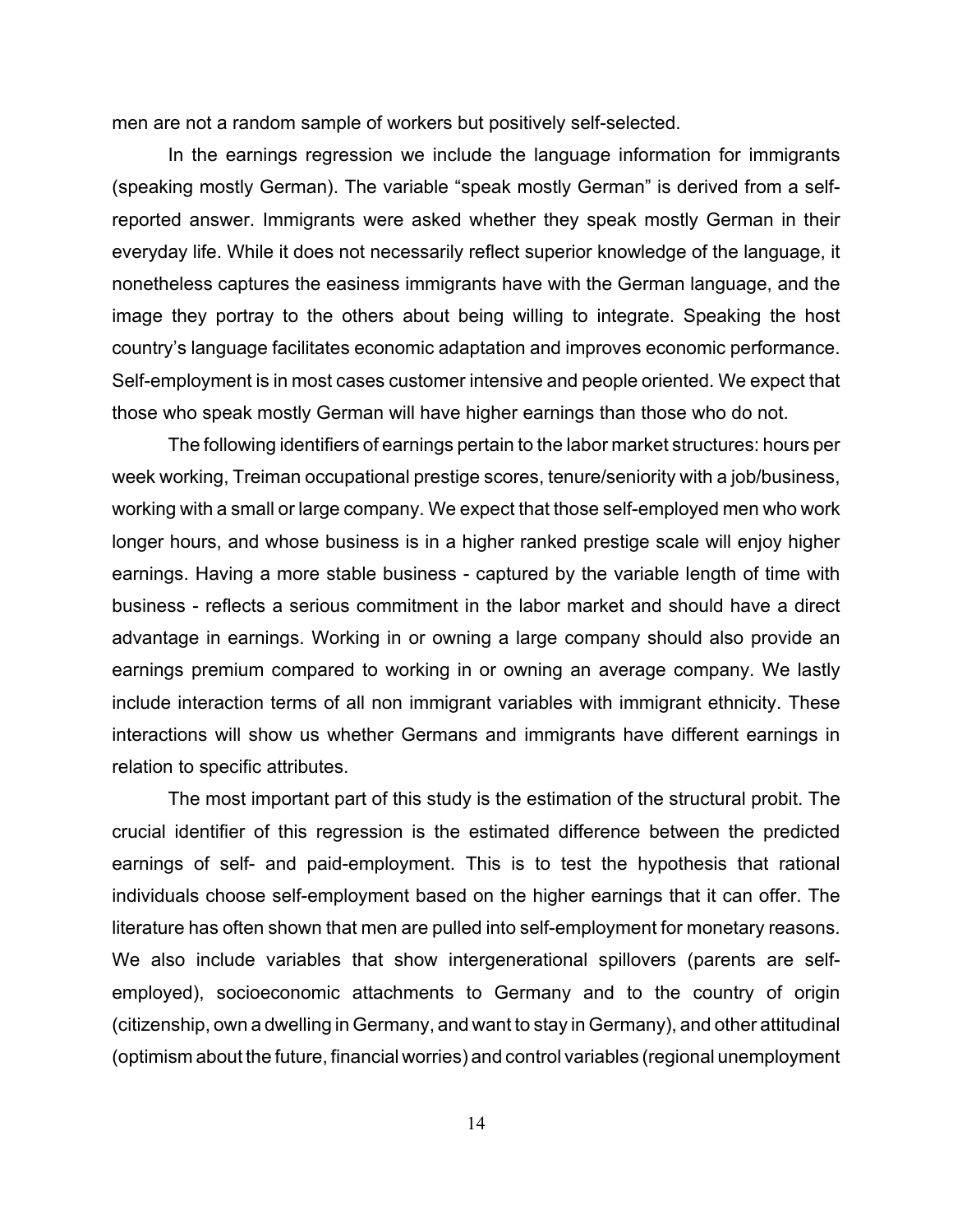to vacancies ratio).

We expect individuals with self-employed parents to have a significantly higher probability of self-employment. Parents besides acting as role models, can also provide know-how and free on-the-job training. Children of self-employed parents have the advantage of inheriting the business and have an established clientele. We hypothesize that there is a strong positive link between self-employed parents and children. The variable homeownership is included as proxy for the individual's wealth. We expect that wealth will increase the probability of self-employment because it lessens the liquidity constraints (Taylor, 1996; Evans and Leighton, 1989). Further, we expect that those individuals who worry about finances will have a higher probability to go into self-employment lured by the higher expected financial rewards from self-employment. Individuals who have a positive attitude towards the future and express confidence and optimism will be more likely to go into self-employment.

Lastly, we hypothesize that immigrants who want to stay in Germany will also choose more likely self-employment as a means of becoming successful and have a business to hand down to their children. The interactions of the non immigrant variables with ethnicity will provide us with better insights on the differences between immigrants and natives on their probability to self-employment.

### **3.3 Characteristics of the sample populations**

The differences in labor force participation and earnings between self-employed and salaried workers in our sample by ethnicity are highlighted in Table 1. Self-employed native Germans occupy 10% of the sample while all self-employed immigrants make up only 1.1% of the sample. Within the self-employed group, almost 90% are native Germans and 10% are immigrants. Among the 10% immigrants in the self-employment group, the immigrants from all other groups together score a high percentage (4%), while we observe that it is the ethnic Germans who have the next highest share (2.4%) followed by the Turks (2.1%) and the Italians (1.5%) indicating that they are quite entrepreneurial. Only 1.5% of the immigrant self-employed sample are Italians. However, even more interesting are the differences in the self-employment rates among the various groups: Compared to Germans (12.0%), who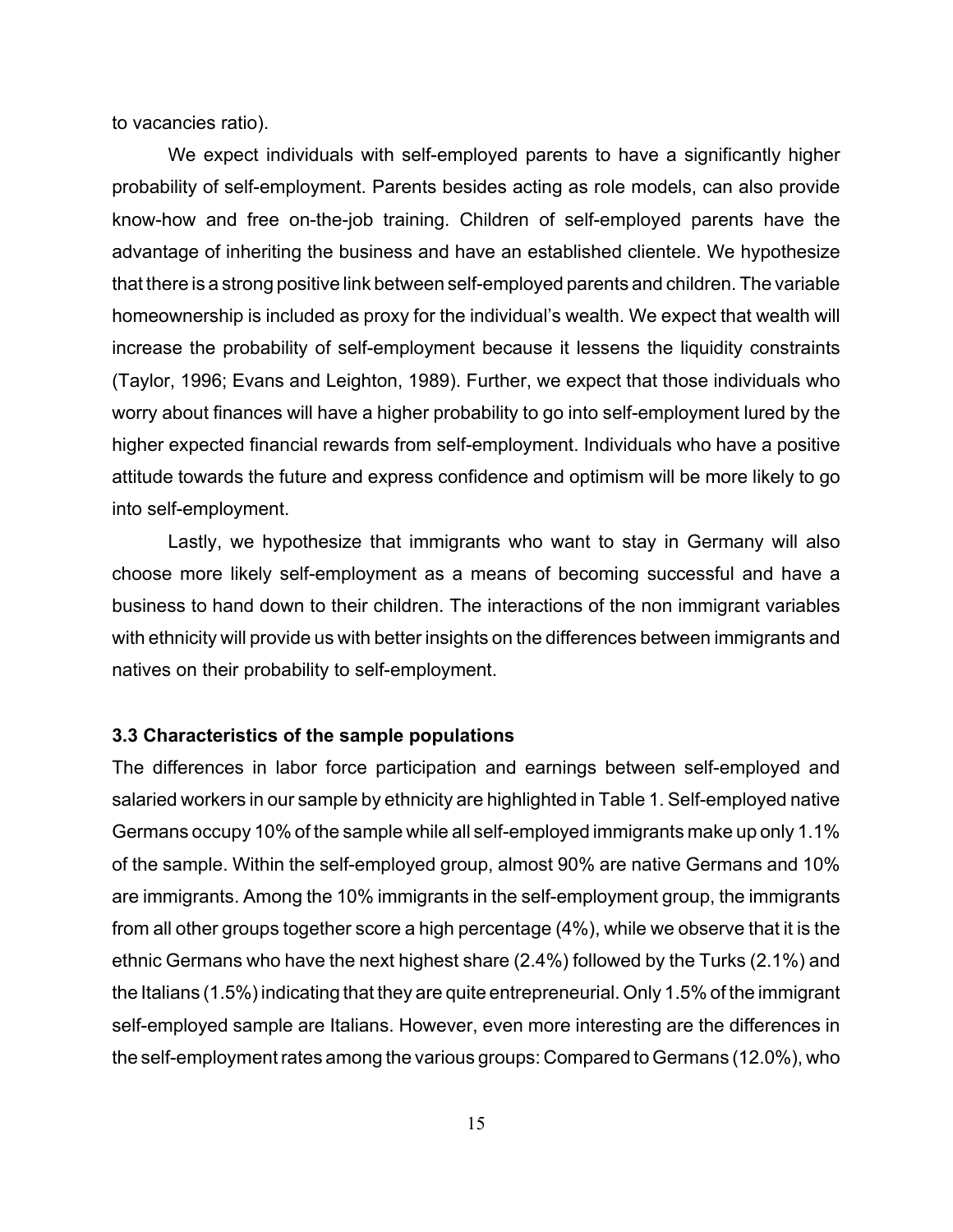are known to exhibit a low entrepreneurial activity, immigrants have an even much lower average self-employment rate (6.6%). Among the ethnic groups studied here, Italians have the highest self-employment rate (8.7%) followed by ethnic others (6.9%), and ethnic Germans (6.0%), while ethnic Turks rank last (5.5%).

### <<Table 1 about here>>

With regards to their earnings, we find that for all groups the self-employed earn a lot more than the paid-employed. For example, the native Germans who are in paidemployment earn 23% less that their self-employed counterparts and all paid-employed immigrants earn on average 40% less than immigrants in self-employment. Within the immigrant ethnicities, the most remarkable contrast between self- and paid-employed is with Turks. Turks in paid employment earn 42% less than their self-employed counterparts. It is clear form this table that self-employment offers men a lucrative job. It is noteworthy that self-employed immigrants earn 7% more than self-employed native Germans, and selfemployed ethnic Germans have the highest weekly earnings among all immigrants. These statistics show that not only self-employment is a remunerative choice for all men but for immigrants, in particular, self-employment is a means of traversing and even annihilating the native-ethnic wage disparity.

In Table 2 we repeat this contrast between self- and paid-employed for men in Germany according to their citizenship status. The reference group is men with German passports living in native German households. Immigrants who live in German households but do not have the German passport have the highest share among all migrant groups (3.6%), followed by migrants with other passports (3.3%), those with Turkish passport (1.8%), those with Italian passport (1.6%), and immigrants in non-German households with German passport (1.5%). Germans (living in German households) with German passport have the highest self-employment rate among all groups (12.1%), followed by the immigrants living in German households (with non-German passports) who have a rate of 9.1%. Among the immigrants living not in German households, those with Italian passport rank first (9.5%), followed by other passports (8.9%), and Turkish and German passports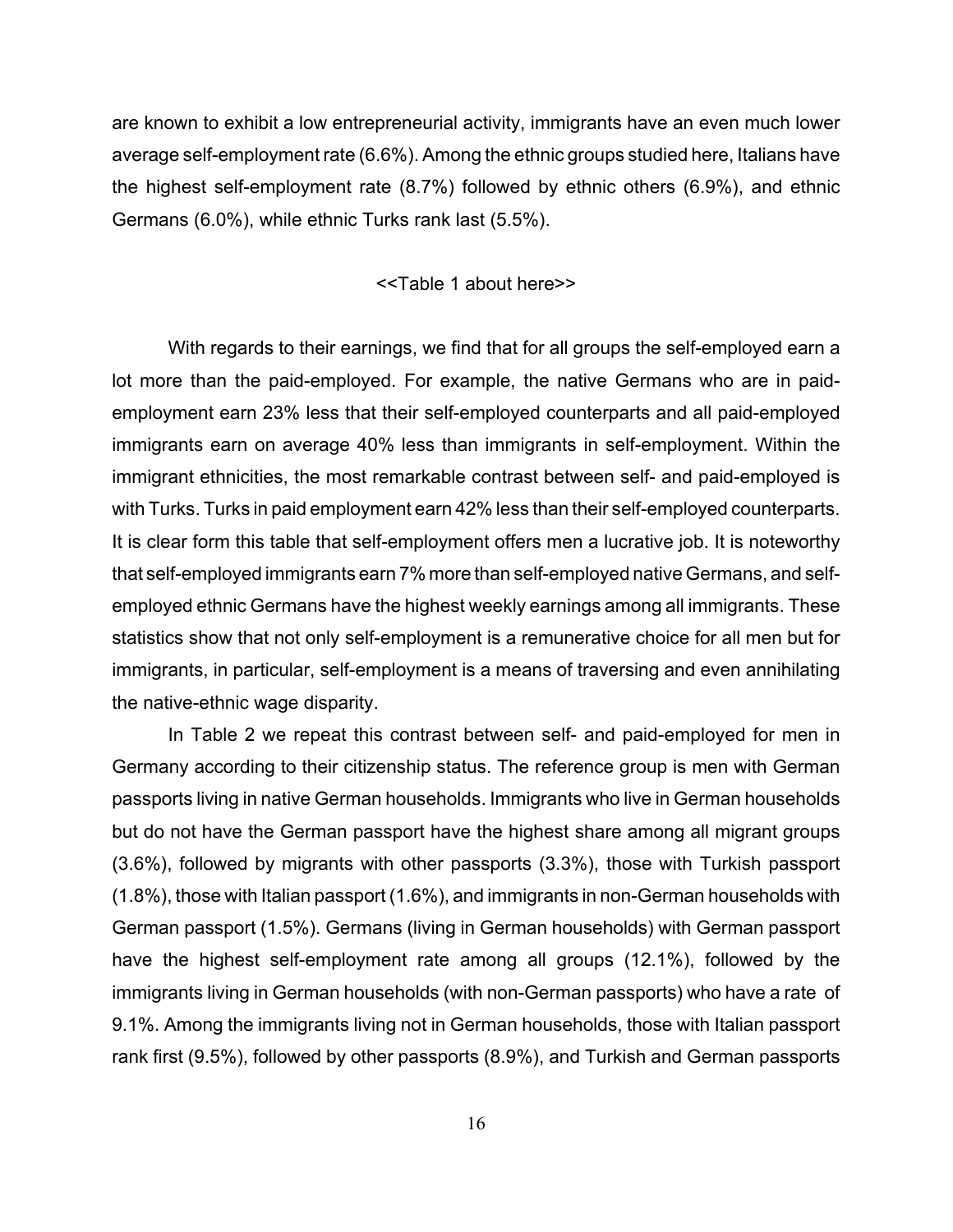(5.9%). Among the workers in paid-employment, men with German passports living in native German households have a lower share (80.2%) than among the self-employed (88.2%). Immigrants with German passports living in German households represent 7.2% among the paid-employed people, and 1.5% among the self-employed.

### <<Table 2 about here>>

The lower bottom of Table 2 shows that self-employed Germans and immigrants earn more than their paid-employed counterparts. The earnings disparity between self-end paid-employment is the lowest for the native Germans (23%) and the highest for immigrants in German households who do not have the German passport (48%). This reflects the fact that the latter are thriving in self-employment. Not only they earn more than similar workers in paid-employment but they earn the highest among all citizenship groups, even more than the native Germans. While the self-employed men with Turkish passport earn, on average, more than their paid-employed counterparts (39% disparity) they earn 24% less than immigrants with a German passport.

 In Table 3, we portray citizenship versus national identity and integration issues. With regards to the immigrant population in Germany, the GSOEP gives us the opportunity to look at their citizenship, their multiple nationalities, and the country they are born in. Here we compare self- to paid-employed men by ethnicity, that is German versus immigrant households. Ninety eight percent of self-employed individuals in German households are German citizens, and 97% of them have been born in the German territory. Only 35% of the self-employed individuals in immigrant households are German citizens while 64% of them have been born in Germany. Immigrants who want to maintain their cultural and ethnic identities are often blamed as causing conflict within the host country and their poor performance is often explained through their desire to maintain their identities. The summary statistics on the citizenship, nationality, feelings of belonging in Germany and desire to stay in Germany show that these characteristics vary by employment status. A lower percentage of the self-employed men in immigrant households are German citizens, compared to paid-employed immigrants. Among the self-employed non German citizens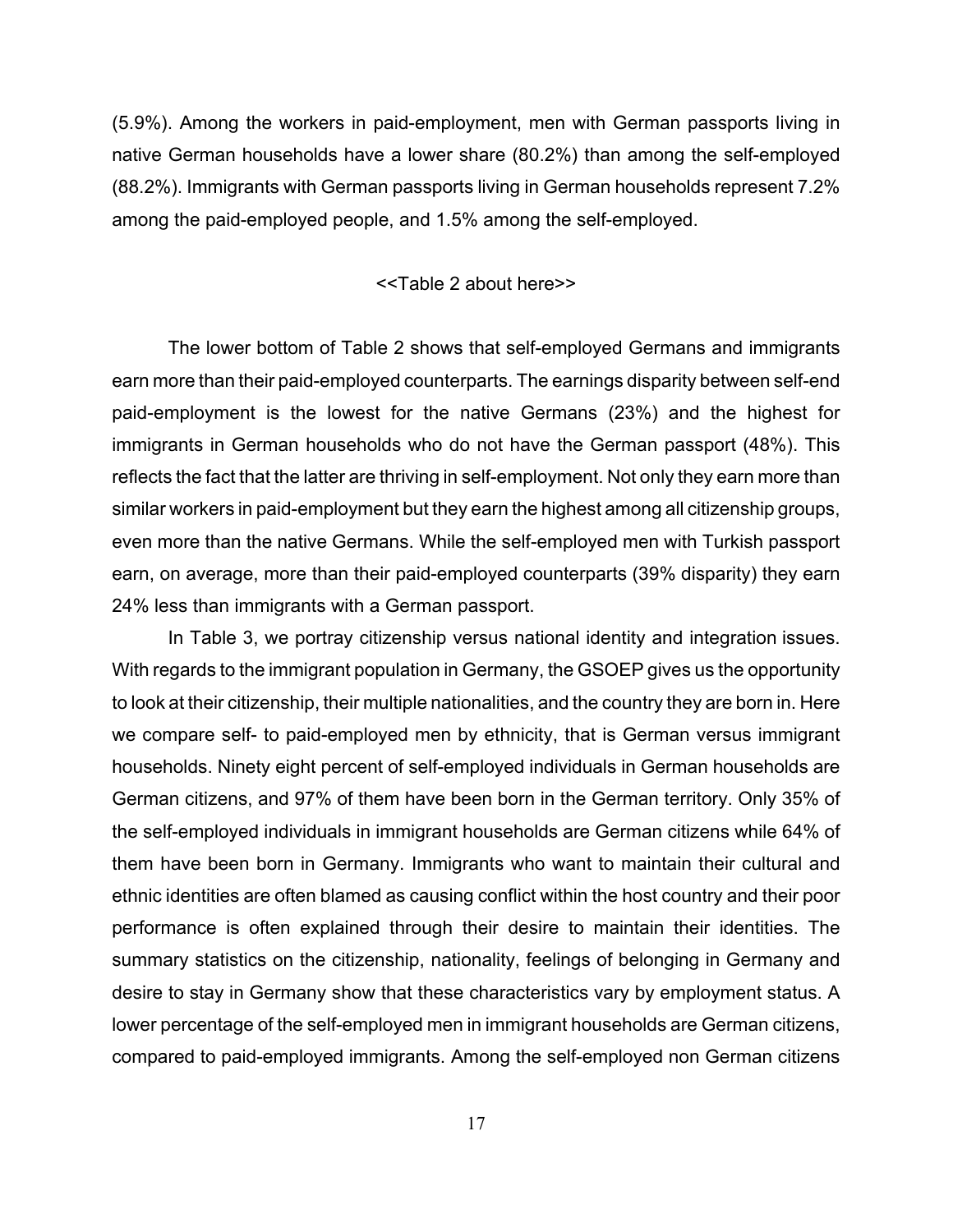in immigrant households, 24% are born in Germany but have their parents' nationality.<sup>4</sup> Interestingly enough, the self-employed non German citizens in immigrant households have higher intentions to apply for citizenship than the salaried workers. Whereas more of them would apply for citizenship if they were allowed to keep their parents' citizenship, still, fewer self-employed men would opt for that.

### <<Table 3 about here>>

 An interesting fact from this table is that a lower percentage of the self-employed immigrants, whether in a German or other household, feels comfortable in Germany and wants to stay in Germany compared to the salaried workers. This alludes to the fact that immigrants are pushed into self-employment. However, when they were asked whether they feel totally discriminated, a smaller fraction among the self-employed immigrants said yes than the paid-employed.

Table 3 shows that the self-employed men, irrespective of their ethnicity are clearly more optimistic and see the future with higher confidence, compared to the paid-employed. A higher percentage of the self-employed are also homeowners and in good health than the paid-employed. Individuals with self-employed parents clearly choose self-employment themselves, no matter the ethnicity. With regards to worries, more self-employed men express worries about their financial situation (than the paid-employed) but fewer selfemployed men worry about their job compared to paid-employed. Also, fewer selfemployed men worry about immigration to Germany than the paid-employed do. Lastly, while the self-employed in German households are not as concerned about hostility against immigrants in Germany as the paid-employed are, the self-employed in immigrant households seem to be very concerned about hostility against immigrants in Germany.

Table A1 in the Appendix shows the types of self-employment our samples are in.

<sup>&</sup>lt;sup>4</sup>Up until recently citizenship in Germany was synonymous to nationality and was based on the "law of blood." Accordingly, individuals born outside Germany are Germans if their ancestry is German. The new law combines the existing law of blood with the "law of soil" that is the law in the US, for example. Individuals born in Germany are Germans but they have to decide by the age of 18 which nationality to keep. Naturalization rates increased by 130% in 2000 mainly due to the decreased time limit.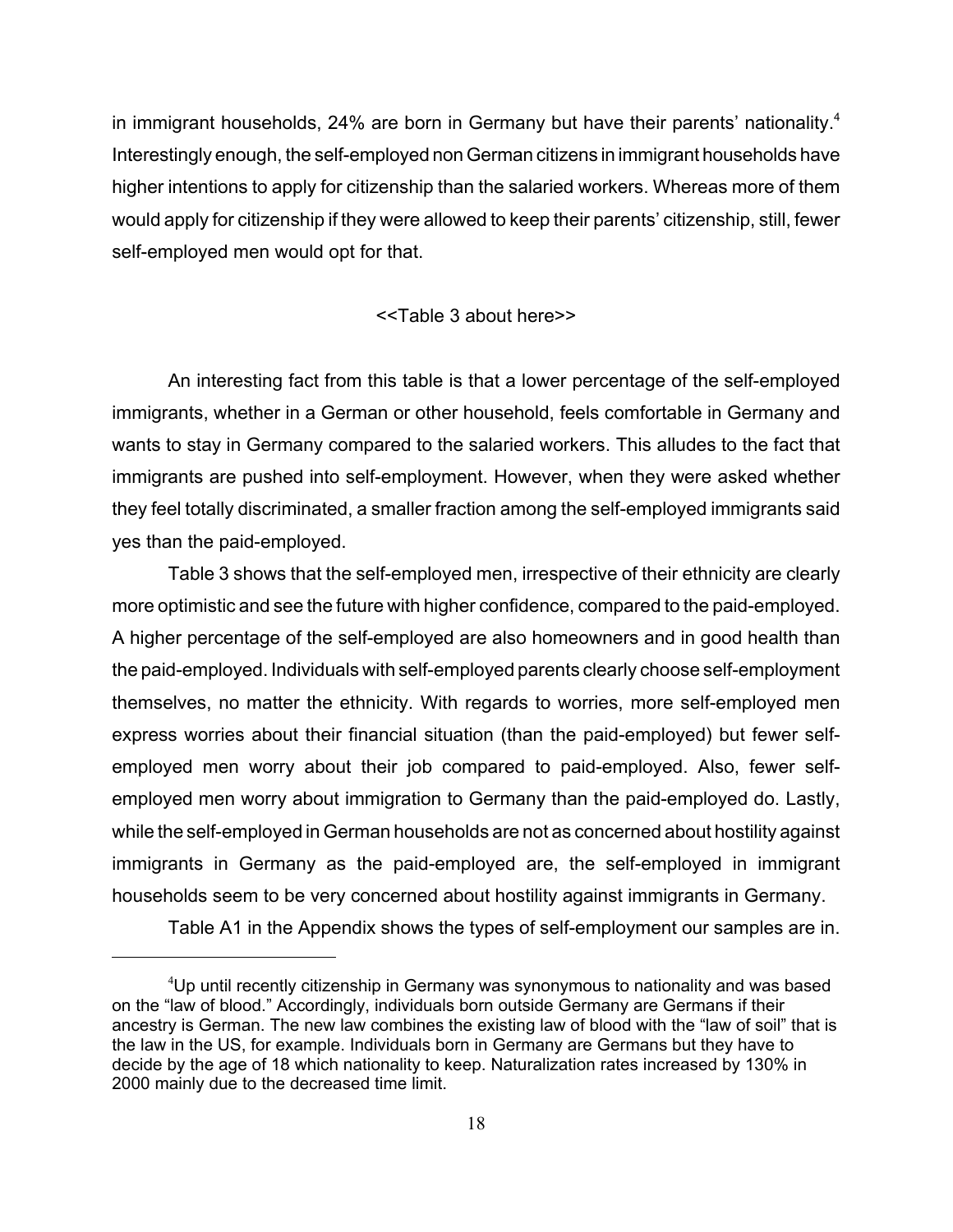Overall, the majority of self-employed men (whether Germans or immigrants) own smallscale businesses of less than nine employees. Almost twice as many Germans than immigrants are in the self-employed farmer category. The vast majority of self-employed men irrespective of nationality lies in the "other business" category. This category includes retail and restaurants. Immigrants dominate this category, especially in the small scale business (76%). About 23% of the Germans are in the free-lance professional category but only 14% of the immigrants. This category includes lawyers, doctors, teachers, and the hitech computer category. On the other hand, we find more immigrants than Germans working in the family business. This indicates that immigrants rely more on kinship and familial support when they open a new business.

### **4. Estimation results**

In the tables of this section we present the results of our empirical investigations. We provide the coefficient estimates with the standard errors in parenthesis underneath. One asterisk denotes the significance level at 5% in a two-tail test. We concentrate our analysis of the findings on these significant results.<sup>5</sup>

### **4.1 Reduced form Probit on the probability of self-employment**

Table 4 contains the results of the (reduced form) binomial probit regression estimation of the probability of self-employment. Note that these findings give some insights in the selection process into self-employment, but the major contribution of the reduced form probit model is to generate the appropriate sub-samples for estimating the earnings equations for the self-employed and the paid-employed workers. The probability to become self-employed increases significantly with exposure to Germany, but at a decreasing rate.

 Surprisingly, education is not a significant determinant of the self-employment propensity. One explanation could be that the years of schooling between self-employed and salaried Germans are the same.

 $<sup>5</sup>$  The means and standard deviations of all variables used in the analyses are provided</sup> in the Appendix, Table A2.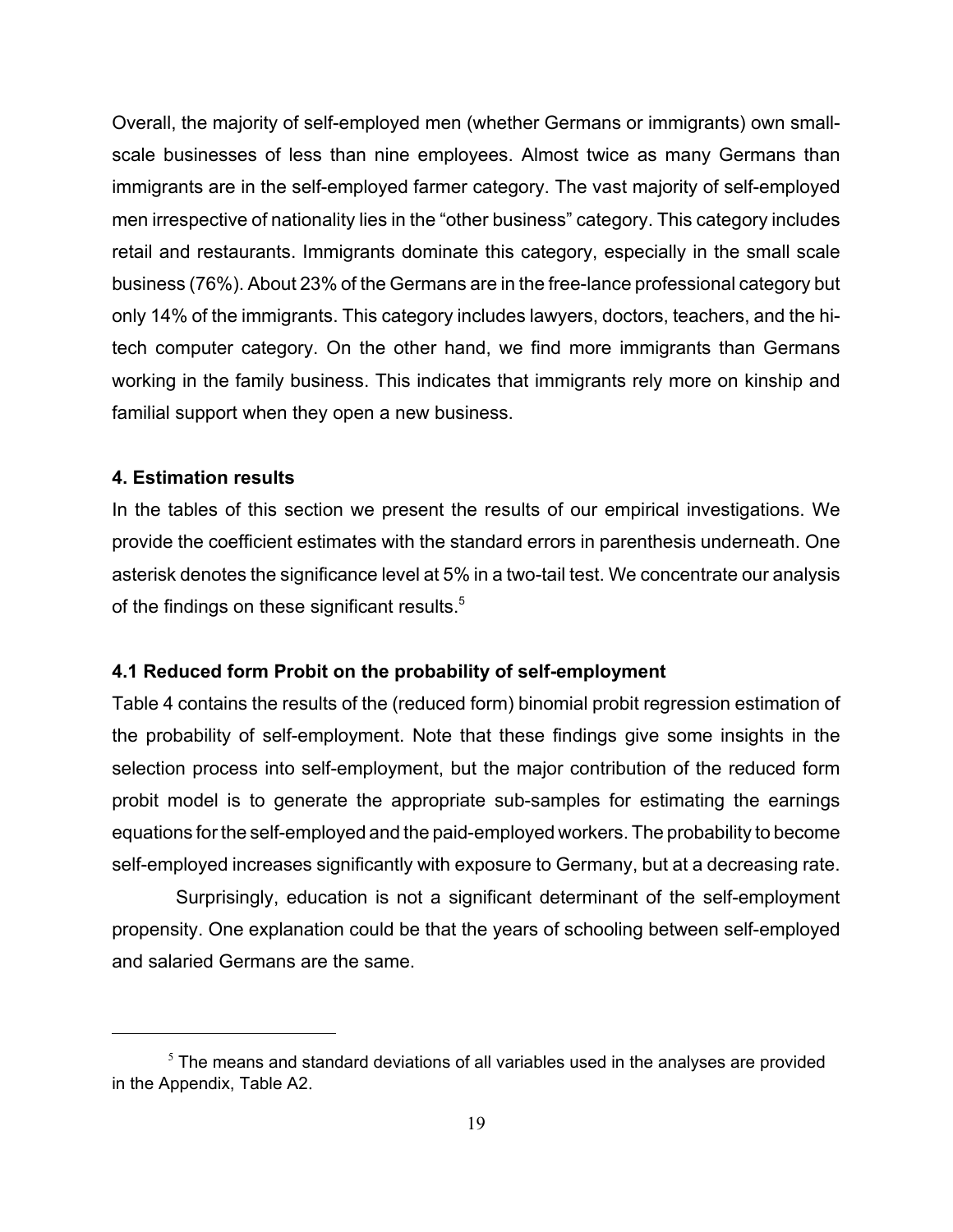### <<Table 4 about here>>

Individuals in good health and men with young children are more likely to go into self-employment. However, marriage is a deterrent to entrepreneurship for men in Germany. According to theory and empirical results for other countries, women subsidize their husbands' jobs. That is, men rely on their wives for a steady income if they work outside of the family business and count on their helping directly in the business. We believe that this result can be explained by the more traditional - in the sense of the "breadwinner" ideology - German family. That is, women in Germany have a long tradition of staying home and taking care of the children and the household and rely on their husbands to provide for the household. Consequently, self-employment, which can be a risky venture, would not be an optimal choice for men.

We find a very strong intergenerational link for self-employment as we find that homeownership and financial worries increase the probability of self-employment. Compared to workers in agriculture and mining, those in the manufacturing and government industries are less likely to go into self-employment. Lastly, none of the immigrant related variables are significant in the probability of self-employment.

### **4.2 Selection adjusted earnings results**

In Table 5 we present the results of the selection adjusted earnings regressions for selfemployed and paid-employed men. Starting with the earnings of the self-employed, we find that the exposure-earnings profile is concave for the natives and U-shaped for the migrants. Education does not have a significant effect on the earnings of the self-employed natives. While more education makes individuals more capable and well-rounded the stereotypical returns to education scenario for the paid-employment does not apply here. However, the expected positive (and concave) effect of education in line with the metaresearch findings of van der Sluis, van Praag and Vijverberg (2004) show up for the migrants.

<<Table 5 about here>>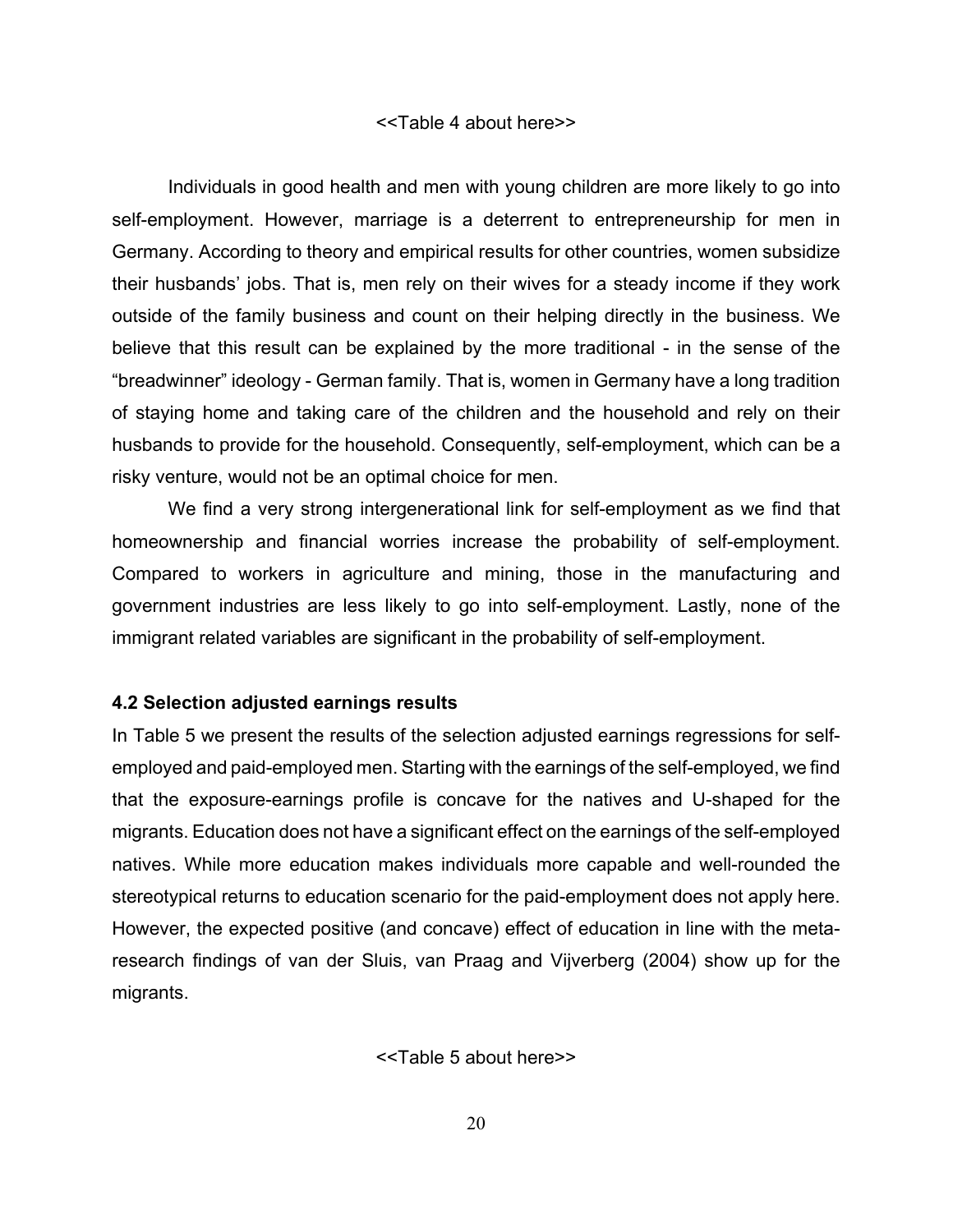Immigrants who feel that they are discriminated against suffer a devastating penalty. Ethnic Germans earn less than native West Germans, and those immigrants who speak mostly German earn 31% more than those who do not speak German. All self-employed men enjoy higher earnings when they work more hours and have higher prestige occupational scores. As expected, earnings also decrease by 3.3% for those who live in areas with high unemployment over vacancies ratio. Compared to those in agriculture or mining, workers in service, retail, construction, and financial industries earn 26 to 65% more. The selection term indicates that there is positive selection into self-employment and that self-employed workers are not a random sample of all workers.

We now turn to the earnings of the paid-employed. Comparing this column to the self-employed, we see that the intercept is higher for the paid-employed indicating that the self-employed start at lower levels. However, they reach a higher mean of log weekly wages showing that the earnings potential in self-employment is high. The earnings of the paid-employed increase with age or exposure to Germany at a decreasing rate, with education in Germany and good health. Married men and men with young children enjoy a premium of about 8%, together of about 16%.

The immigrants who speak German also earn 5% more than those who do not. In comparison to native West German men, immigrants earn 22% more, and those among them who have kept their passport earn 7% more. In general, length of time with the company, more hours of work and higher prestige scores also lead to an increase in the earnings of men. However, earnings decrease when individuals live in areas with a high unemployment to vacancies ratio. As expected, workers in small companies earn less and workers in large companies earn more than workers in average size companies.

Turning to the industry dummies, we observe that workers in manufacturing, construction, and financial industries earn more than those in the agricultural or mining sectors. The interaction terms with immigrants show that the earnings of immigrants increase with additional years in Germany at a decreasing rate. For the paid-employed we cannot confirm any selection, since the respective estimate is not significant.

All in all, there are some differences between the earnings of natives and migrants in the self-employed and paid-employed category. However, the differences do not come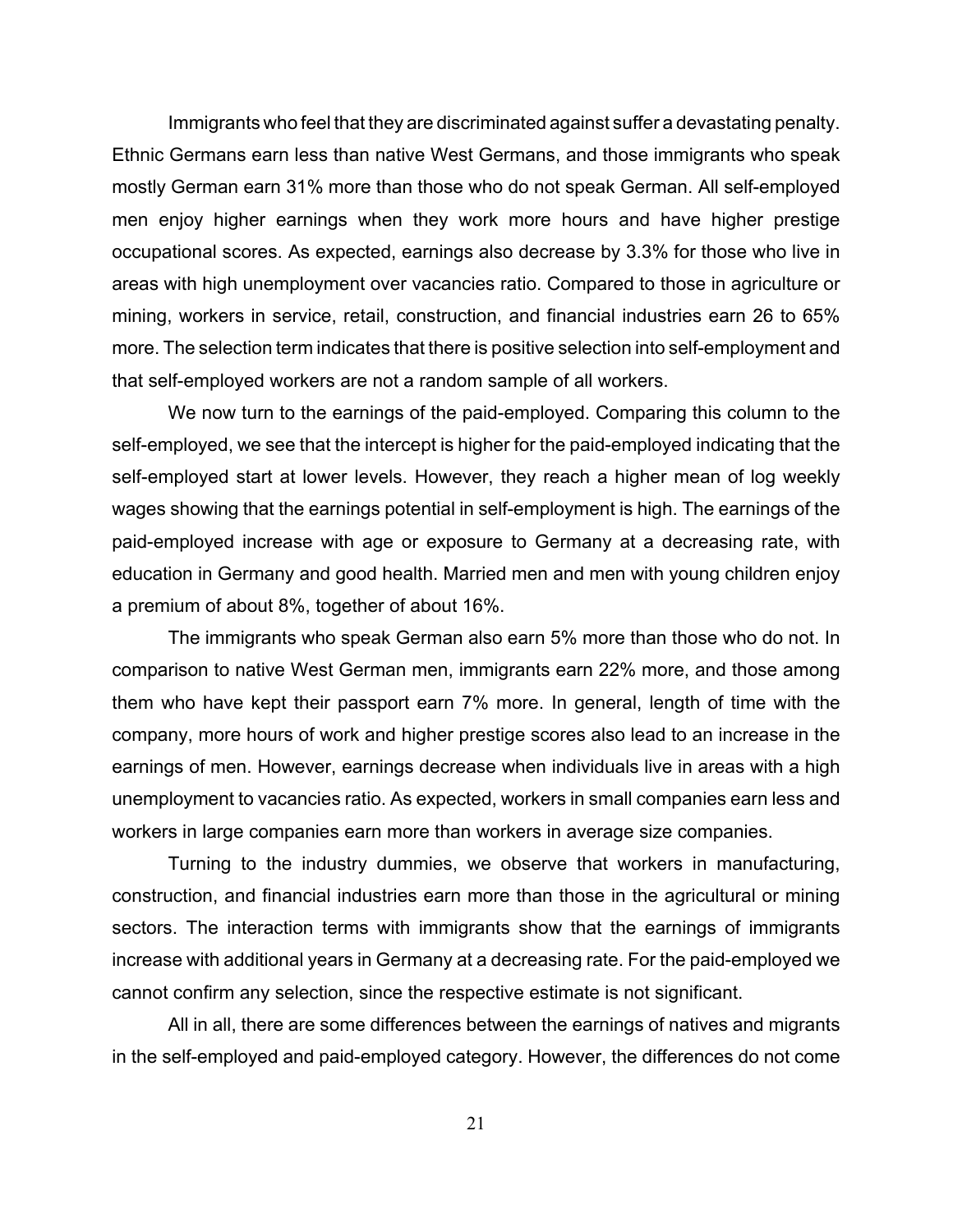so much from differences in the effect parameters of the same characteristics, but are due to different constants between migrants and natives and additional variables describing the particular behavior of migrants.

### **4.3 Structural Probit on the probability of self-employment**

In Table 6 we present the findings of the most important step of our econometric investigation, the structural probit model. We also provide the marginal effects. Having self-employed parents exerts a positive impact on the probability of self-employment. In fact, those men whose parents are self-employed are ten PERCENT?times more likely to become self-employed than others whose parents are not self-employed. The probability to become self-employed also increases with homeownership. Among immigrants, those who have kept their passport are more likely to become self-employed compared to native West Germans. Definitely, immigrants are pushed into self-employment if they feel discriminated against; they are 46 PERCENT?times more likely to go into self-employment compared to those who do not feel discriminated at all.

<<Table 6 about here>>

Another strong and positive determinant of self-employment is financial worries. Men who have financial worries are 7 PERCENT?times more likely to go into self-employment, indicating that they hope for better economic rewards in self-employment. The earnings difference between the expected self- and paid-employment definitely plays a catalytic role in the probability of self-employment. The larger the difference is, the higher the probability is. Lastly, immigrant men who are married are more likely to go into self-employment while those with young children are less likely.

Compared to the findings of the reduced form probit approach, the structural probit model exhibits a number of differences. Most notably, the distinctions between the migrants and the natives are much more marked. In particular, the role of family, the feelings of discrimination and citizenship become relevant determinants of the self-employment choice.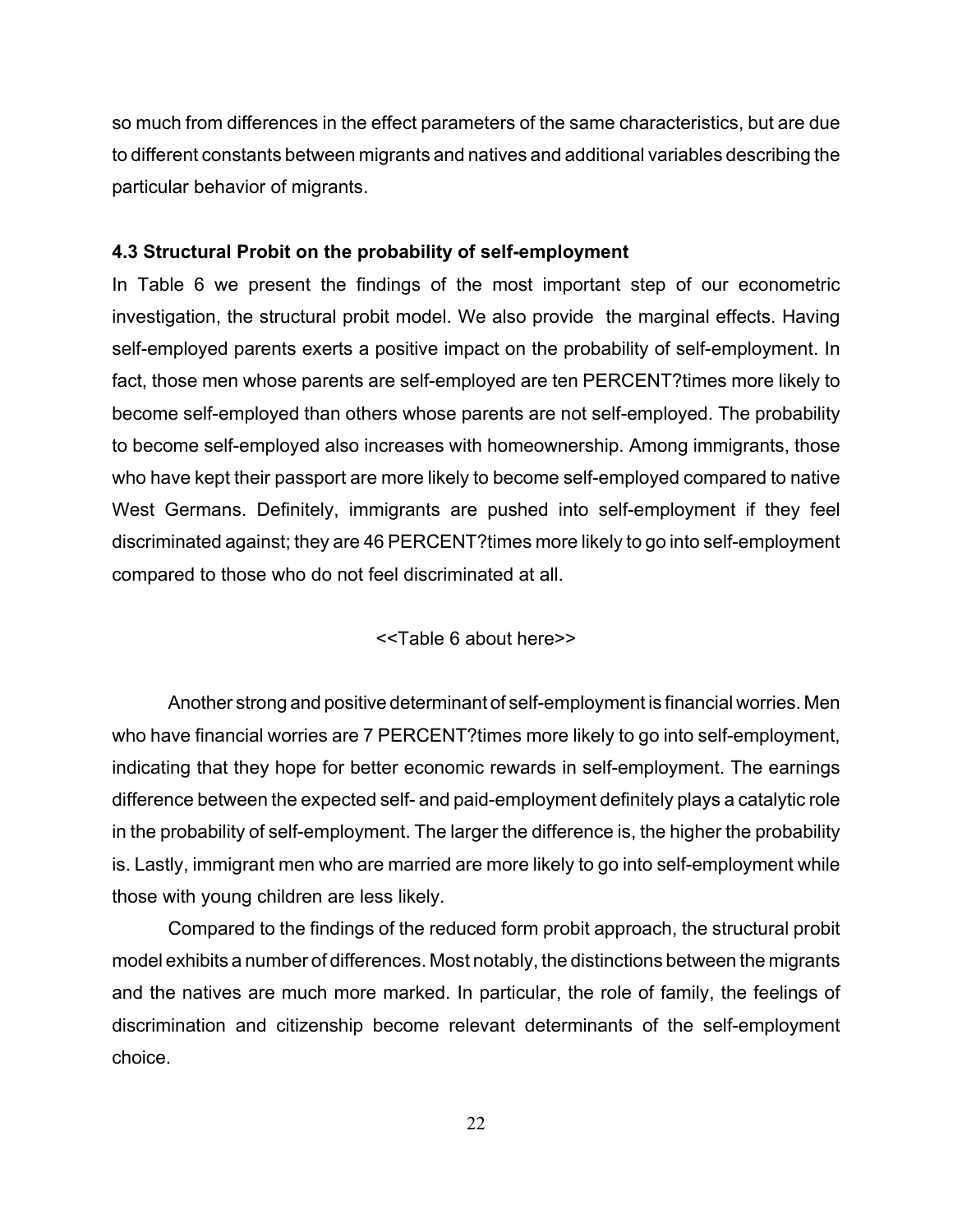As a consequence, the making of entrepreneurs is very much alike between native Germans and migrants. The relevant joint factors are a positive income perspective, financial concerns, homeownership and the experience with self-employed parents provide a positive drive. Given the same individual characteristics, native men and foreigners do exhibit the same probability of self-employment. Differences arise from strong feelings of the migrants to be discriminated, a positive effect of their marital status and a negative effect from the existence of small kids. Immigrants who do not live in German households but still carry their foreign passport are more likely self-employed than natives.

### **5. Conclusions**

In this paper we initiated the analysis of the entrepreneurial behavior and monetary success of men in Germany. In particular, we estimated the earnings of the self-employed and paidemployed to identify the determinants of their success. Based on the predicted earnings difference between self- and paid-employment we estimated the probability of individual men choosing self-employment as opposed to salaried jobs. We employed a 3-stage econometric estimation process applied on the 2000 data from the German Socioeconomic Panel (GSOEP).

We find that, unlike other immigrant countries (for example the US with a booming entrepreneurial sector and where immigrant entrepreneurship flourishes), Germany's selfemployment sector occupies a very low percentage. While 12% of the German men are self-employed, only 6.6% of the immigrant male labor force exhibit entrepreneurial activities. Summary statistics show that self-employed men earn a lot more than their paidemployed counterparts, supporting the presumption that men are drown into selfemployment lured by the higher earnings that it offers. The smallest contrast between selfand paid-employment earnings is observed for native Germans and the highest for ethnic Turks. The contrast for the other immigrant groups is in between. This shows that selfemployment is more beneficial for immigrants than for natives. However, in addition to the monetary lure immigrants are pushed into self-employment due to the discrimination they feel it exists against them.

The empirical results presented in this paper suggest that, Germans and immigrants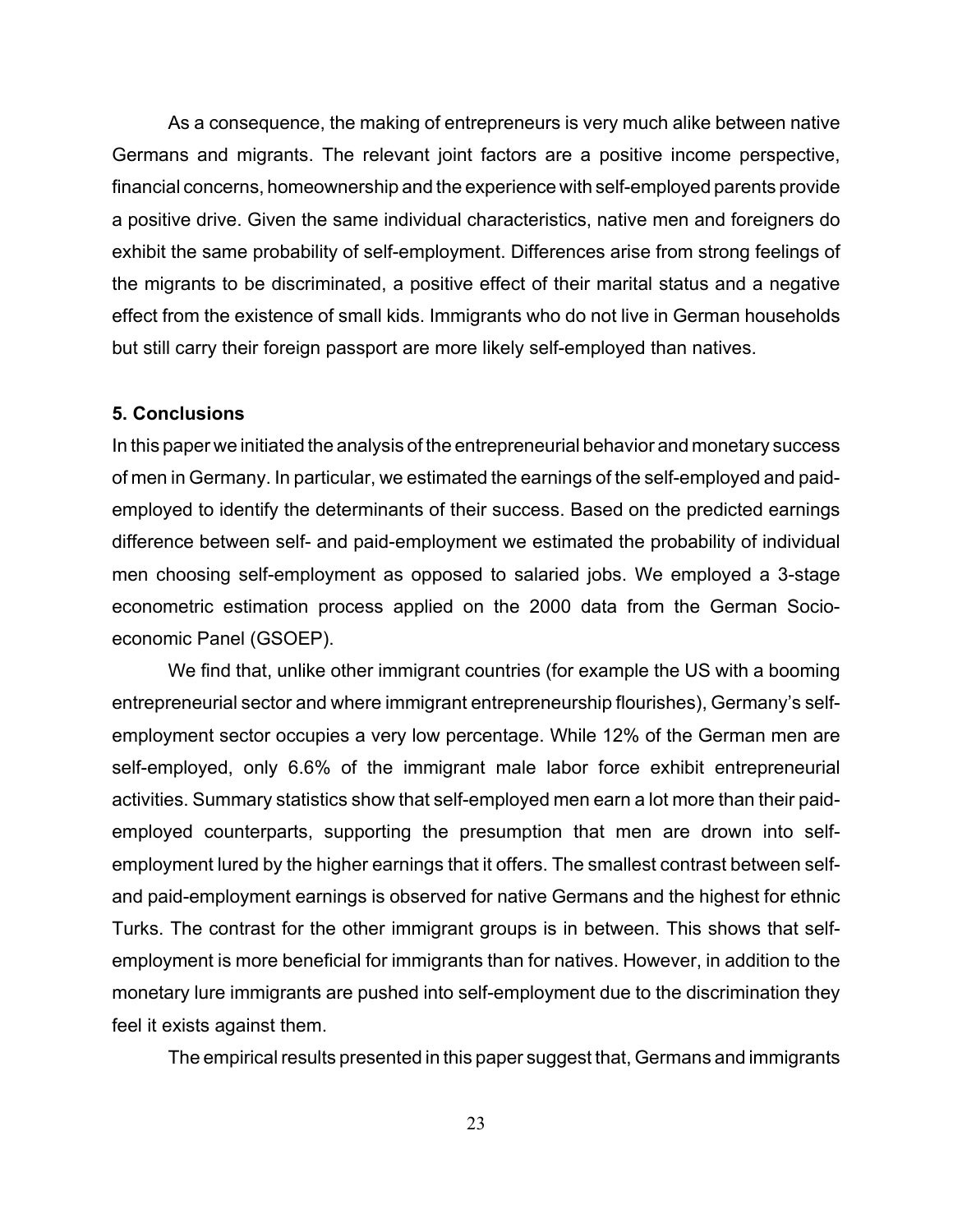are drawn into the world of business ownership largely by the same motives. Overall, the probability of self-employment increases significantly for those workers whose parents are self-employed, who are homeowners, and worry about financial matters. Immigrants who feel discriminated against also have a substantially higher probability to go into selfemployment. Marriage and children are significant determinants for self-employment for immigrants only. While married immigrant men are more likely to choose the selfemployment avenue, those who have young children are less likely to choose the selfemployment avenue. Lastly, a higher difference between self- and paid-employment earnings strongly and significantly increases the probability of self-employment.

Our human capital earnings regression analysis (adjusted for selection into both types of employment) revealed that the years of exposure to Germany are a crucial determinant of earnings for both types of employment, and have a concave relationship. In general, for either type of employment, men in Germany earn more when they work more hours, have a higher Treiman occupational prestige score, and work in construction or banking industry. Controlling for everything else, men who live in areas with high unemployment to vacancies ratios suffer a high earnings penalty. For immigrants, earnings increase significantly when they speak mostly German, indicating a powerful effect of language. However, their earnings decrease with additional years in Germany in a non linear way, which also might indicate cohort effects.

All in all, there are some differences between the earnings of natives and migrants in the self-employed and paid-employed category. However, the differences do not come so much from differences in the effect parameters of the same characteristics, but are due to different constants between migrants and natives and additional variables describing the particular behavior of migrants. Specifically for the earnings of the self-employed we find that there are no discernible differences between Germans and immigrants in our sample. The exception is the ethnic Germans who actually earn less than the native Germans. The self-employed immigrants who feel that they are discriminated against also earn less. Those who are German schooled, however, earn more.

24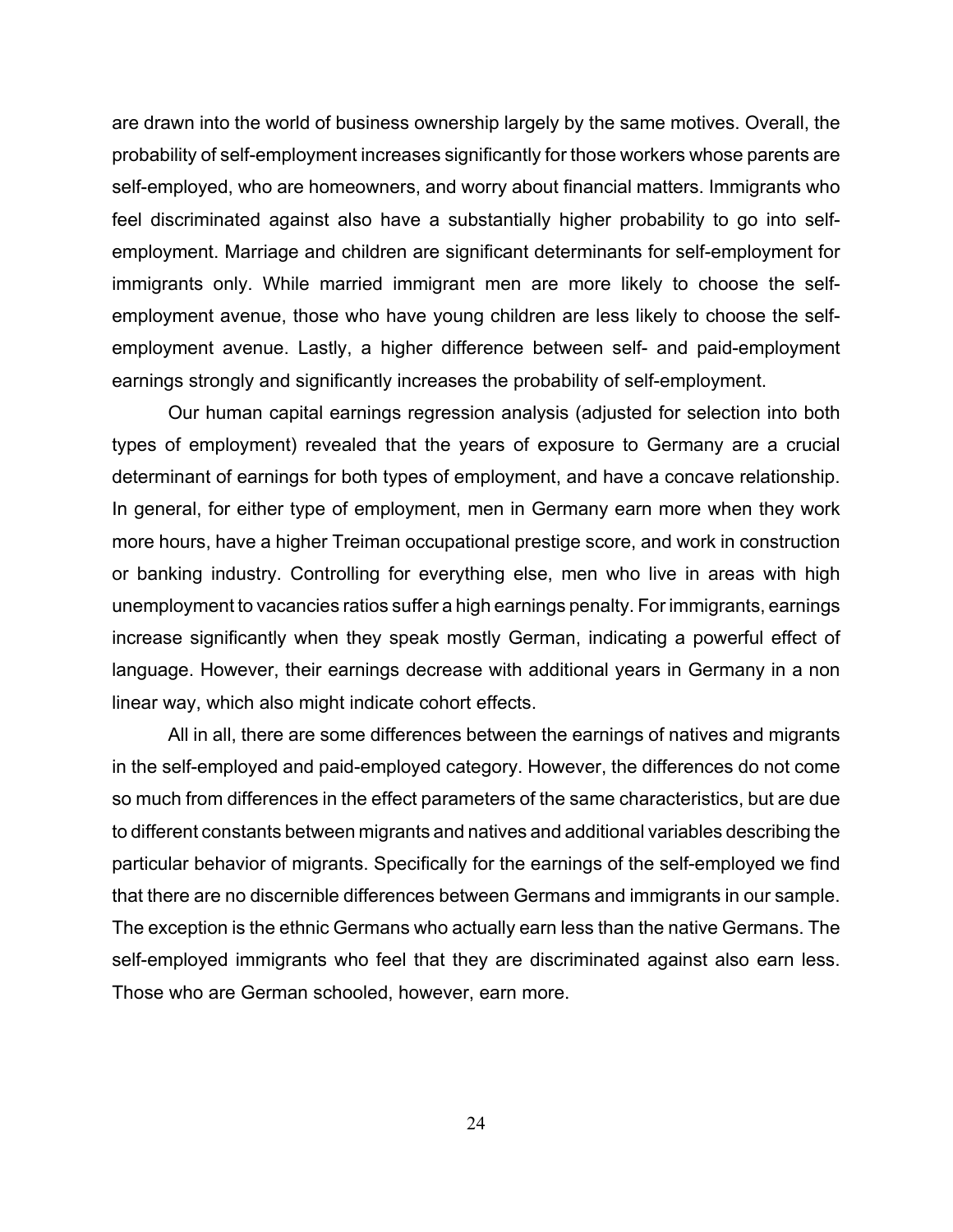### **References**

Audretsch, David B., 2002, *Entrepreneurship: A Survey of the Literature*, paper prepared for the European Commission, Enterprise Directorate General, mimeo.

Audretsch, David B., Roy Thurik, Ingrid Verheul and Sander Wennekers, 2002, *Entrepreneurship: Determinants and Policy in a European-U.S. Comparison*, Boston: Kluwer Academic Publishers.

Basu, Anuradha, 1998, "An Exploration of Entrepreneurial Activity among Asian Small Businesses in Britain", *Small Business Economics* **10** (4), 313-326.

Blanchflower, David G., Andrew Oswald and Alois Stutzer, 2001, "Latent Entrepreneurship Across Nations", *European Economic Review* **45**, 680-691.

Borooah, Vani K. and Mark Hart, 1999, "Factors Affecting Self-Employment among Indian and Black Caribbean Men in Britain", *Small Business Economics* **13** (2), 111-129.

Borjas, George J., 1986, "The Self-Employment Experience of Immigrants", *Journal of Human Resources* **21** (4), 485-506.

Clark, Kenneth and Stephen Drinkwater, 1998, "Ethnicity and Self-employment in Britain", *Oxford Bulletin of Economics and Statistics* **60** (3), 383-407.

Constant, Amelie, 1998, *The Earnings of Male and Female Guestworkers and Their Assimilation into the German Labor Market: A Panel Study 1984-1993,* Ph.D. Dissertation: Vanderbilt University.

Constant, Amelie and Marie-Louise Schultz-Nielsen, 2004, "Immigrant Self-employment and Economic Performance", in *Migrants, Work, and the Welfare State*, Tranæs, T. and. Zimmermann, K. F., editors. University Press of Southern Denmark: Odense.

Evans, David S. and Linda S. Leighton, 1989, "Some Empirical Aspects of Entrepreneurship", *American Economic Review* **79** (3), 519-535.

Fairlie, Robert W. and Bruce D. Meyer, 1996, "Ethnic and Racial Self-employment Differences and Possible Explanations", *Journal of Human Resources* **31** (4), 757-793.

Le, Anh T., 1999, "Empirical Studies of Self-Employment", *Journal of Economic Surveys* **13** (4), 381-416.

Li, Peter S., 2001, "Immigrants' Propensity to Self-employment: Evidence from Canada", *International Migration Review* **35**, 1106-1128.

Lofstrom, Magnus**,** 2002, "Labor Market Assimilation and the Self-employment Decision of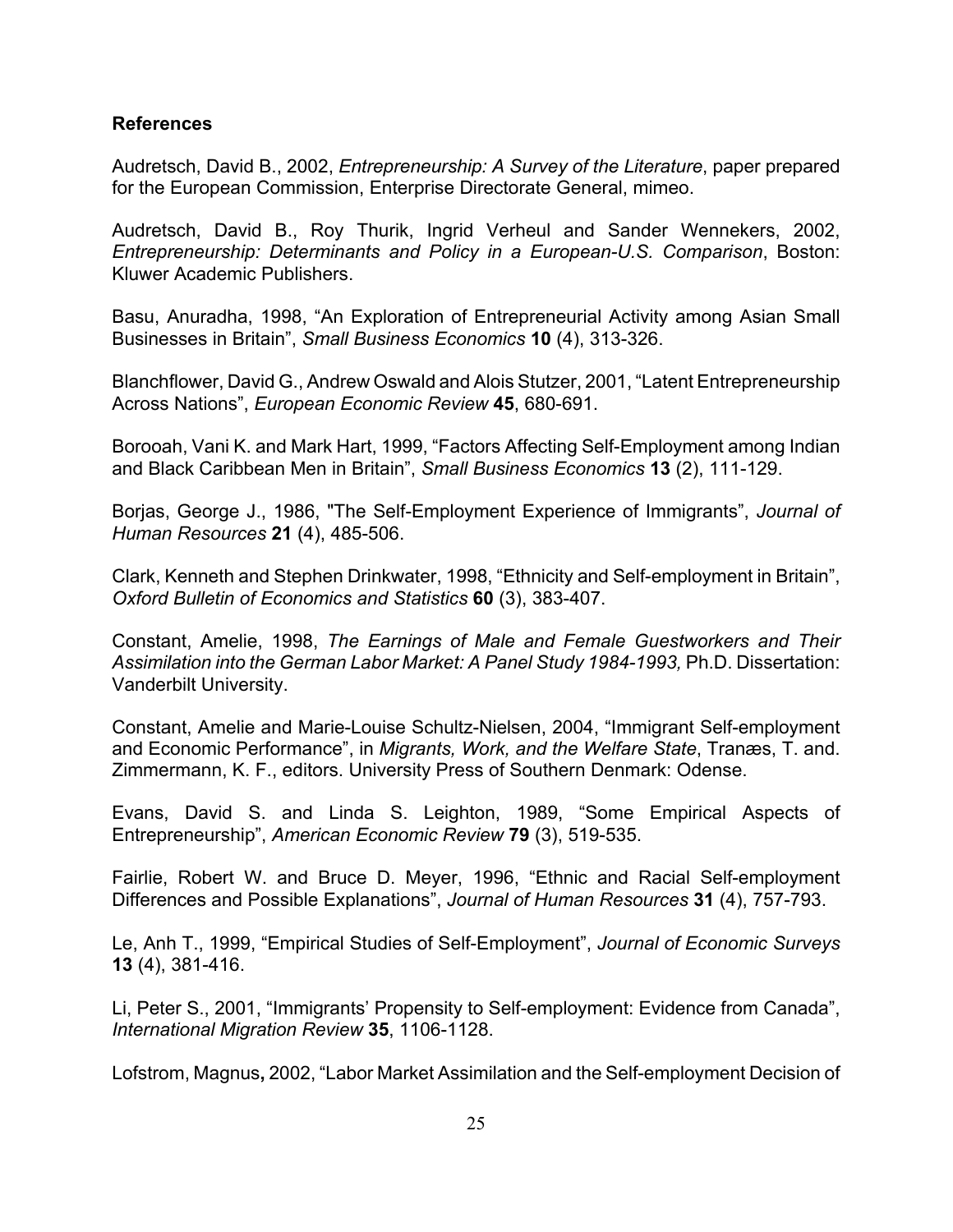Immigrant Entrepreneurs", *Journal of Population Economics* **15**, 83-114.

Parker, Simon C., 2003, "Does Tax Evasion Affect Occupational Choice?", *Oxford Bulletin of Economics and Statistics* **65** (3), 379-394.

Rees, Hedley and Anup Shah, 1986, "An Empirical Analysis of Self-Employment in the U.K.", *Journal of Applied Econometrics* **1** (1), 95-108.

SOEP Group, 2001, "The German Socio-Economic Panel (GSOEP) after more than 15 years - Overview", *Quarterly Journal of Economic Research* **70**, 7-14.

Statistisches Bundesamt, 2002, *Statistisches Jahrbuch 2002*, Wiesbaden: Statistisches Bundesamt.

Taylor, Mark P., 1996, "Earnings, Independence or Unemployment: Why Become Self-Employed?", *Oxford Bulletin of Economics and Statistics* **58** (3), 253-266.

Van der Sluis, Justin, C. Mirjam van Praag, and Wim Vijverberg, 2004, *Entrepreneurship Selection and Performance: A Meta-analysis of the Impact of Education in Industrialized Countries*, Tinbergen Institute Working Paper No. TI 03-046/3.

Veall, Michael R., and Klaus F. Zimmermann, 1992, "Pseudo-R<sup>2</sup>'s in the Ordinal Probit Model", *Journal of Mathematical Sociology*, **16**, 333-342.

Yuengert, Andrew M., 1995, "Testing Hypotheses of Immigrant Self-Employment", *Journal of Human Resources* **30** (1), 194-204.

Zimmermann, Klaus F., 1995, "Tackling the European Migration Problem", *Journal of Economic Perspectives* **9**, 45-62.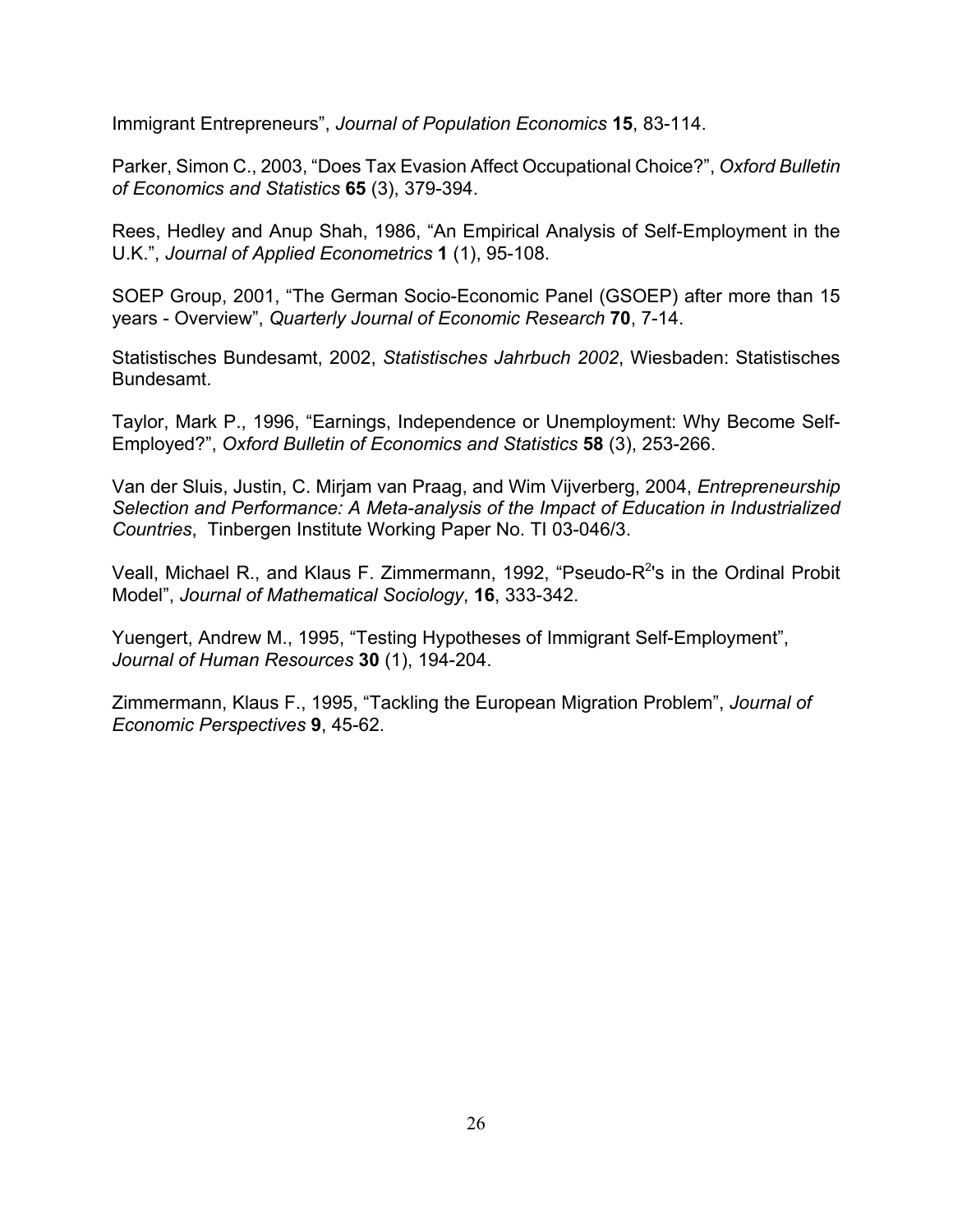|                                        | Self-employed |            | Paid-employed |            |            |
|----------------------------------------|---------------|------------|---------------|------------|------------|
|                                        | % of self-    | % of total | $%$ of        | % of paid- | % of total |
| Labor Force Participation (in %)       | employed      | sample     | group         | employed   | sample     |
| <b>Native Germans</b>                  | 89.7          | 10.0       | 12.0          | 82.4       | 73.3       |
| All Immigrants (non German households) | 10.3          | 1.1        | 6.6           | 17.6       | 15.6       |
| <b>Ethnic Germans</b>                  | 2.4           | 0.3        | 6.0           | 5.3        | 4.7        |
| <b>Ethnic Turks</b>                    | 2.1           | 0.2        | 5.5           | 3.8        | 3.4        |
| <b>Ethnic Italians</b>                 | 1.5           | 0.2        | 8.7           | 2.4        | 2.1        |
| <b>Ethnic Others</b>                   | 4.3           | 0.4        | 6.9           | 6.1        | 5.4        |
| <b>Weekly Earnings</b>                 |               |            |               |            |            |
| <b>Native Germans</b>                  |               | 1,648.49   |               |            | 1,266.36   |
| All Immigrants (non German households) |               | 1,768.40   |               |            | 1,069.93   |
| <b>Ethnic Germans</b>                  |               | 1,885.48   |               |            | 1,118.17   |
| <b>Ethnic Turks</b>                    |               | 1,686.10   |               | 987.19     |            |
| <b>Ethnic Italians</b>                 |               | 1,770.81   |               |            | 1,047.85   |
| <b>Ethnic Others</b>                   |               | 1,740.73   |               | 1,089.01   |            |
|                                        |               |            |               |            |            |
| Average earnings for all groups        |               | 1,660.81   |               |            | 1,231.86   |
|                                        |               |            |               |            |            |
| Number of observations                 |               | 613        |               | 4,896      |            |

Self-employed as % of total sample 11.13 and 11.13

### TABLE 1. LABOR FORCE PARTICIPATION AND EARNINGS ON SELF-EMPLOYED AND SALARIED WORKERS BY ETHNICITY<sup>1</sup>

Note: <sup>1</sup>Ethnicity of the individual is defined as ethnicity of the household Source: Own calculations from GSOEP 2000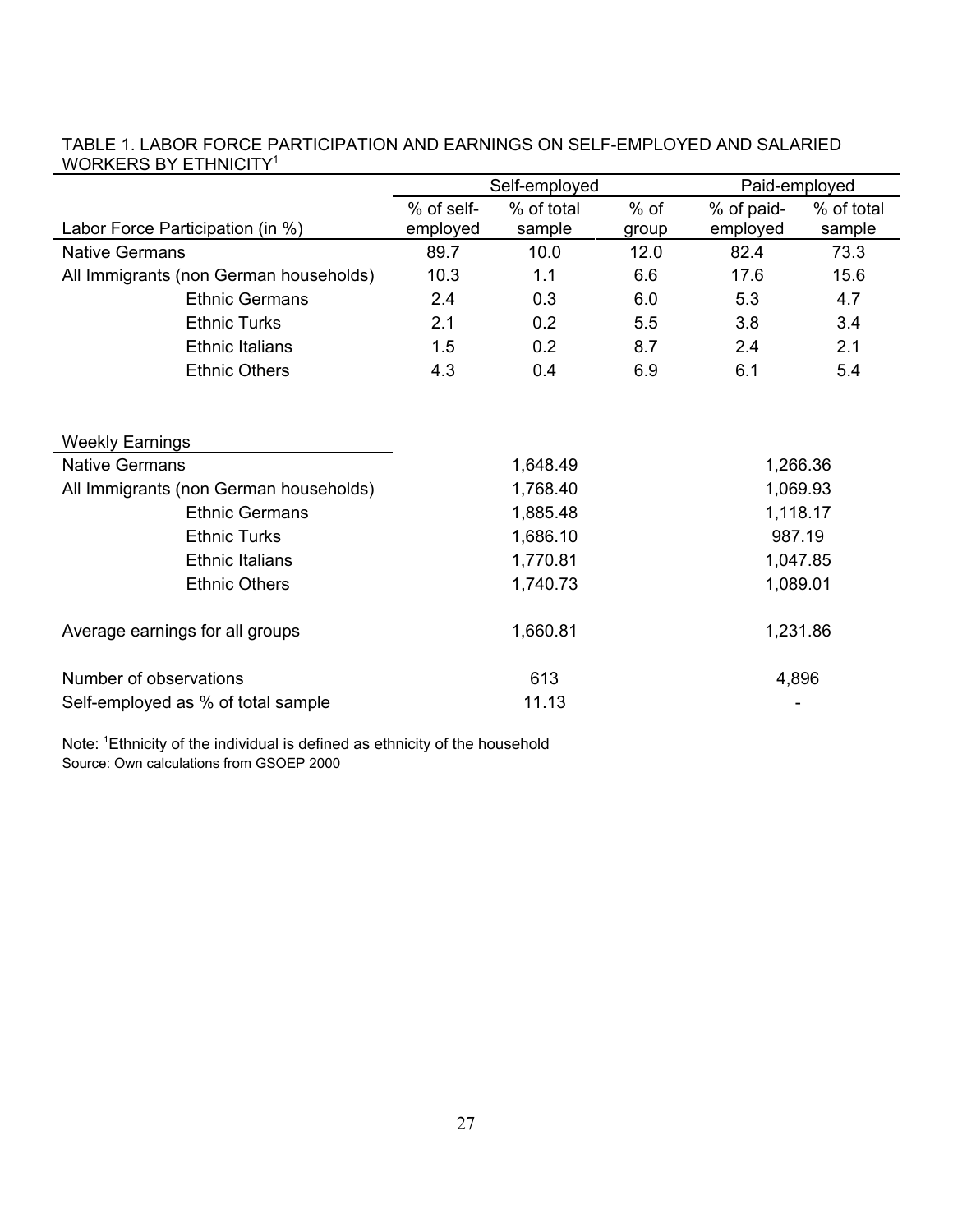|                                                             |            | Self-employed |        | Paid-employed |            |
|-------------------------------------------------------------|------------|---------------|--------|---------------|------------|
|                                                             | % of self- | % of total    | $%$ of | % of paid-    | % of total |
| Labor Force Participation (in %)                            | employed   | sample        | group  | employed      | sample     |
| Men from native German households with<br>German passport   | 88.2       | 9.8           | 12.1   | 80.2          | 71.2       |
| Immigrants in German households with Non<br>German passport | 3.6        | 0.2           | 9.1    | 2.2           | 2.0        |
| Immigrants not in German households                         |            |               |        |               |            |
| With German passport                                        | 1.5        | 0.4           | 5.9    | 7.2           | 6.4        |
| With Turkish passport                                       | 1.8        | 0.2           | 5.9    | 3.6           | 3.2        |
| With Italian passport                                       | 1.6        | 0.2           | 9.5    | 2.2           | 1.9        |
| With other passports <sup>1</sup>                           | 3.3        | 0.4           | 8.9    | 4.6           | 4.1        |
| <b>Weekly Earnings</b>                                      |            |               |        |               |            |
| Native Germans with German passport                         |            | 1,640.71      |        |               | 1,271.04   |
| Immigrants in German households with Non<br>German passport |            | 2,116.14      |        |               | 1,097.66   |
| Immigrants not in German households                         |            |               |        |               |            |
| With German passport                                        |            | 2,056.52      |        |               | 1,126.27   |
| With Turkish passport                                       |            | 1,570.89      |        | 963.60        |            |
| With Italian passport                                       |            | 1,941.09      |        | 1,021.05      |            |
| With other passports <sup>1</sup>                           |            | 1,228.50      |        |               | 1,084.84   |
| Number of observations                                      |            | 613           |        |               | 4,896      |
| Self-employed as % of total sample                          |            | 11.13         |        |               |            |

### TABLE 2. LABOR FORCE PARTICIPATION AND EARNINGS ON SELF-EMPLOYED AND SALARIED WORKERS BY CITIZENSHIP

Note: <sup>1</sup>Includes Spanish, ex-Yugoslav, Greek, and other passports Source: Own calculations from GSOEP 2000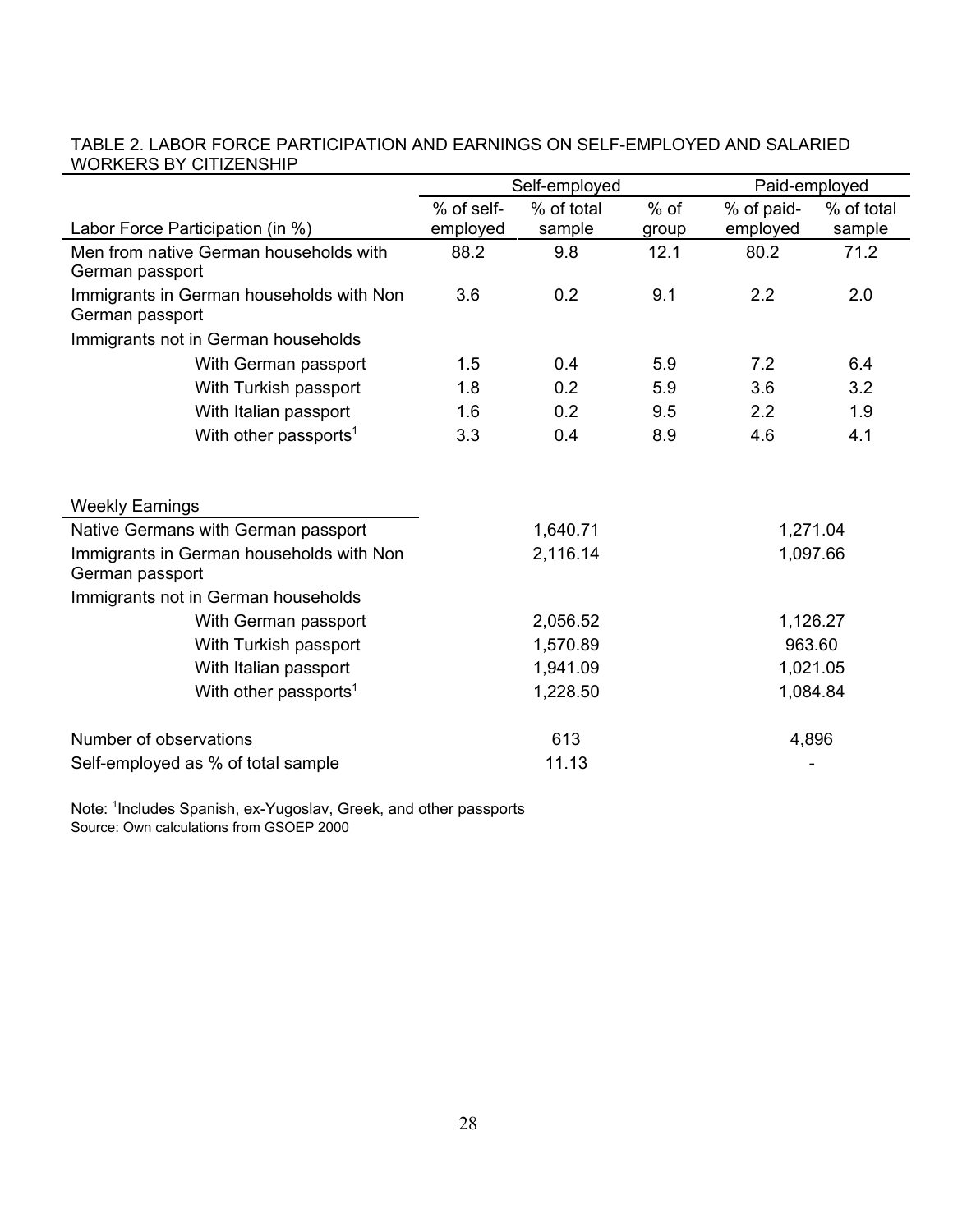|                                                    | <b>GERMAN</b>     |          | <b>IMMIGRANT</b> |          |
|----------------------------------------------------|-------------------|----------|------------------|----------|
|                                                    | <b>HOUSEHOLDS</b> |          | HOUSEHOLDS*      |          |
|                                                    | Self-             | Paid-    | Self-            | Paid-    |
|                                                    | employed          | employed | employed         | employed |
| German Citizen (in %)                              | 98.4              | 97.3     | 34.9             | 40.9     |
| Born in Germany (in $\%$ ) <sup>1</sup>            | 97.0              | 96.2     | 63.6             | 54.8     |
| Have $2^{nd}$ Nationality (in %) <sup>1</sup>      | 1.5               | 1.8      | 4.6              | 11.9     |
| Not born in Germany (in $\%$ ) <sup>1</sup>        | 2.8               | 3.8      | 36.4             | 45.2     |
| Not a German Citizen (in %)                        | 1.6               | 2.7      | 65.1             | 59.1     |
| Born in Germany (in %) <sup>3</sup>                | 11.1              | 7.3      | 24.4             | 22.4     |
| Apply for German Citizenship $(\%)^3$              | 22.2              | 24.8     | 31.7             | 30.7     |
| Apply if allowed dual Citizenship $(\%)^3$         | 44.4              | 59.6     | 53.7             | 57.7     |
|                                                    |                   |          |                  |          |
| Feel totally German (in $\%$ ) <sup>4</sup>        | 1.5               | 2.8      | 34.9             | 38.7     |
| Want to stay in Germany (in %) <sup>4</sup>        | 1.6               | 3.6      | 44.4             | 50.8     |
| Feel totally discriminated (in $\%$ ) <sup>4</sup> | 0.0               | 0.5      | 4.8              | 5.2      |
| Seldom feel discriminated (in %) <sup>4</sup>      | 1.3               | 1.6      | 30.2             | 29.5     |
| Optimism and confidence about future (in %)        | 59.1              | 57.9     | 61.9             | 59.0     |
| Homeownership (in %)                               | 64.7              | 54.5     | 27.0             | 26.7     |
| In good health (in %)                              | 63.1              | 60.0     | 73.0             | 63.4     |
| Self-employed parents (in %)                       | 24.4              | 11.3     | 7.9              | 2.4      |
| Worries about finances (in %)                      | 19.8              | 12.9     | 23.8             | 21.0     |
| Worries about job (in %)                           | 8.4               | 12.4     | 4.8              | 16.6     |
| Worries about immigration to Germany (in %)        | 26.0              | 31.6     | 15.9             | 20.1     |
| Worries about hostility against foreigners (in %)  | 27.6              | 31.4     | 33.3             | 28.4     |
| <b>Number of Observations</b>                      | 550               | 4,036    | 63               | 860      |

### TABLE 3. SELECTED CHARACTERISTICS ON CITIZENSHIP AND ATTITUDINAL VARIABLES BY EMPLOYMENT STATUS AND ETHNICITY

Note: \* Includes Greeks, Italians, Spaniards, ex-Yugoslavs, ethnic Germans, and other Eastern Europeans

<sup>1</sup> Based on the German Citizens

 $2$  Based on the German Citizens who are not born in Germany

<sup>3</sup> Based on the NON German Citizens

<sup>4</sup> Asked only immigrants

Source: Own calculations from GSOEP 2000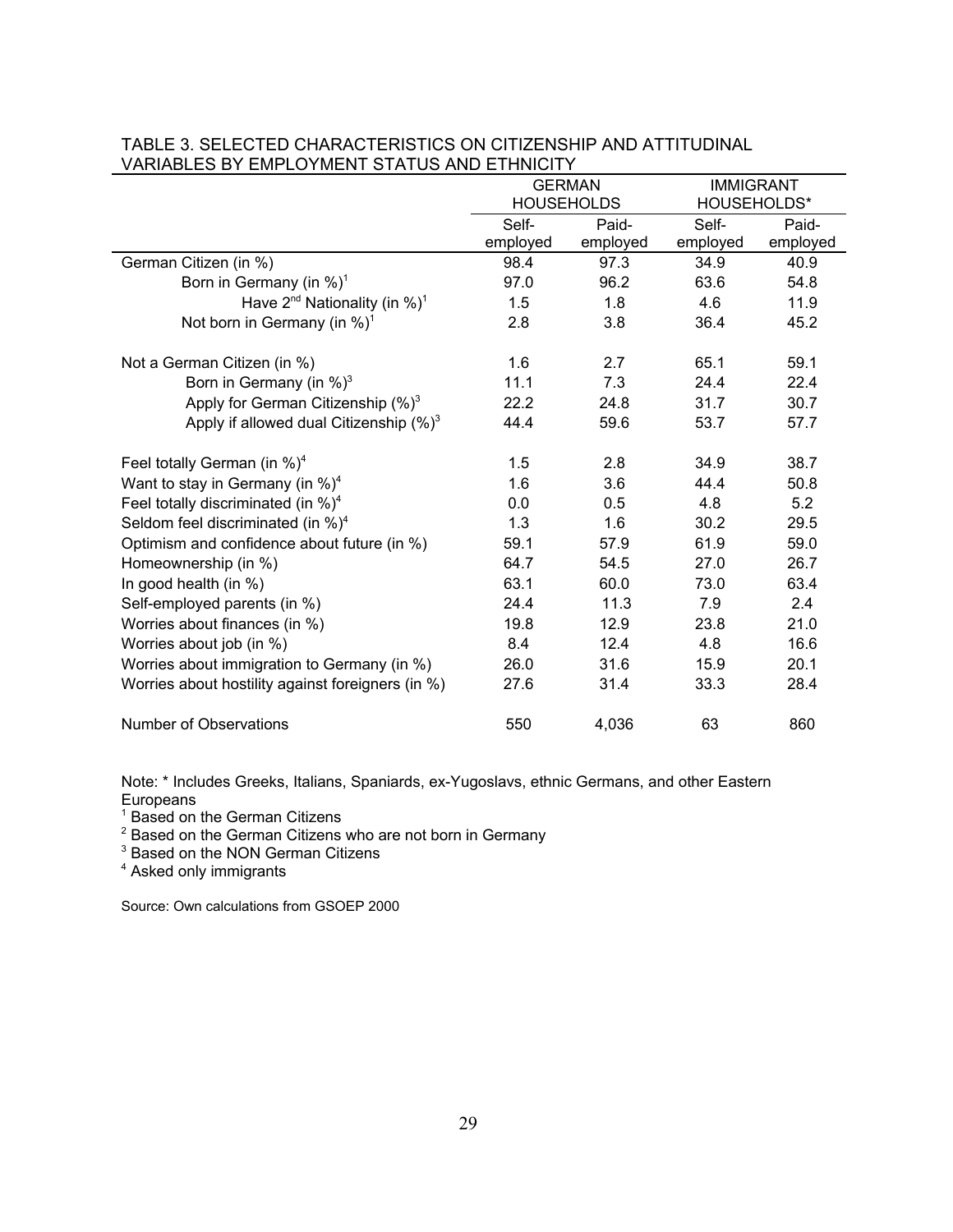| Parameters                                                  | Coefficient<br>(St. Error) |
|-------------------------------------------------------------|----------------------------|
| Constant                                                    | $-2.578*$                  |
|                                                             | (0.449)                    |
| <b>Exposure to Germany</b>                                  | $0.035*$<br>(0.016)        |
| Exposure to Germany squared                                 | $-0.0002*$                 |
|                                                             | (0.0002)                   |
| <b>Education in Germany</b>                                 | 0.033<br>(0.050)           |
| Education in Germany squared                                | $-0.0002$                  |
| Education before migration                                  | (0.002)<br>0.057           |
|                                                             | (0.067)                    |
| Education before migration squared                          | 0.002                      |
| In good health                                              | (0.005)<br>$0.126*$        |
|                                                             | (0.058)                    |
| Married                                                     | $-0.180*$                  |
| Young children                                              | (0.073)<br>$0.156*$        |
|                                                             | (0.065)                    |
| Self-employed parents                                       | $0.503*$<br>(0.068)        |
| Homeowners                                                  | $0.155*$                   |
|                                                             | (0.058)                    |
| All immigrants                                              | 0.118<br>(0.581)           |
| <b>Ethnic Germans</b>                                       | $-0.018$                   |
|                                                             | (0.216)                    |
| Immigrants in German households with Non German<br>passport | $-0.107$<br>(0.239)        |
| Immigrants not in German households with German             | $-0.218$                   |
| passport                                                    | (0.229)                    |
| Immigrants not in German households with other<br>passports | $-0.009$<br>(0.221)        |
| Feel totally discriminated                                  | $-0.200$                   |
|                                                             | (0.329)<br>0.206           |
| Seldom feel discriminated                                   | (0.150)                    |
| Optimism and confidence about future                        | 0.047                      |
| Want to stay in Germany                                     | (0.057)<br>0.110           |
|                                                             | (0.268)                    |
| <b>Financial worries</b>                                    | $0.353*$                   |
| Service, other industry                                     | (0.072)<br>$-0.164$        |
|                                                             |                            |

### TABLE 4. REDUCED FORM PROBIT ESTIMATION RESULTS: PROBABILITY OF SELF-EMPLOYMENT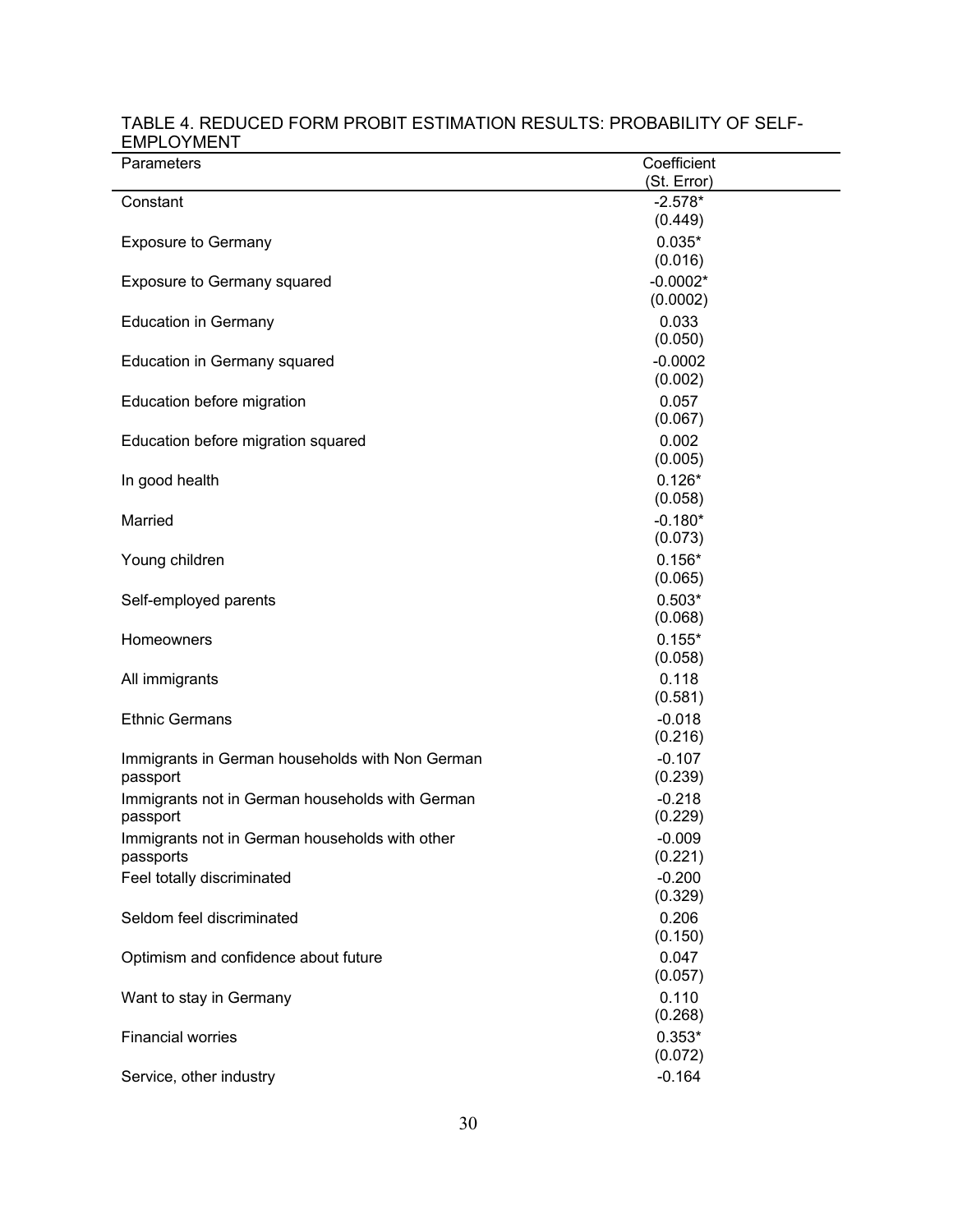|                                                    | (0.117)             |
|----------------------------------------------------|---------------------|
| Retail, wholesale, trade                           | $-0.095$            |
|                                                    | (0.120)             |
| Government                                         | $-1.087*$           |
|                                                    | (0.128)             |
| Manufacturing                                      | $-0.984*$           |
|                                                    | (0.115)             |
| Construction                                       | $-0.143$            |
|                                                    | (0.118)             |
| Financial, Banking industry                        | 0.037               |
|                                                    | (0.118)             |
| Regional Unemployment-Vacancies ratio              | $-0.005$            |
|                                                    | (0.010)             |
| Immigrants * exposure to Germany                   | $-0.012$            |
|                                                    | (0.027)             |
| Immigrants * exposure to Germany squared           | 0.00003             |
|                                                    | (0.0004)            |
| Immigrants * education in Germany                  | 0.044               |
|                                                    | (0.057)             |
| Immigrants * education in Germany squared          | $-0.002$            |
|                                                    | (0.003)             |
| Immigrants * Regional Unemployment-Vacancies ratio | 0.011               |
|                                                    | (0.029)             |
| Immigrants * married                               | 0.292               |
|                                                    | (0.201)             |
| Immigrants * young children                        | $-0.254$            |
|                                                    | (0.170)             |
| Immigrants * good health                           | 0.175               |
|                                                    | (0.174)             |
| Immigrants * homeownership                         | $-0.117$            |
|                                                    | (0.170)             |
| Immigrants * optimism                              | 0.089               |
|                                                    | (0.160)             |
| Immigrants * stay in Germany                       | $-0.273$            |
|                                                    | (0.313)             |
| Immigrants * financial worries                     | $-0.174$            |
|                                                    | (0.189)             |
| Immigrants * self-employed parents                 | 0.113               |
|                                                    | (0.315)             |
|                                                    |                     |
| $\chi^2$ value<br>Log-Likelihood value             | 558.44              |
| Veall / Zimmermann Pseudo - R <sup>2</sup>         | $-1,644.35$<br>0.22 |
| Number of observations                             | 5,509               |
|                                                    |                     |

### TABLE 4. REDUCED FORM PROBIT ESTIMATION RESULTS: PROBABILITY OF SELF-EMPLOYMENT

 $* p < 0.05$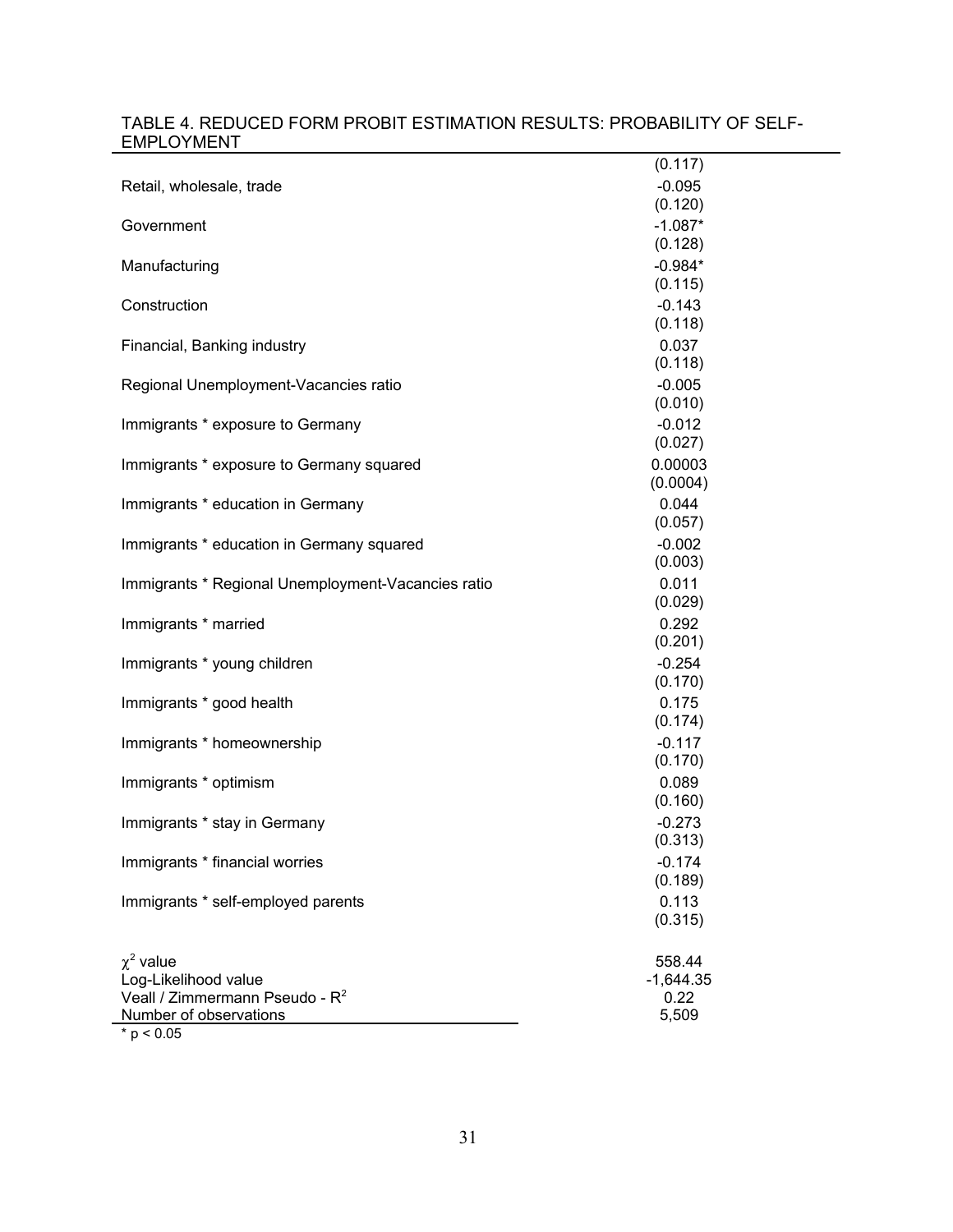|                                                | SELF-EMPLOYED | PAID-EMPLOYED |
|------------------------------------------------|---------------|---------------|
| Parameters                                     | Coefficient   | Coefficient   |
|                                                | (St. Error)   | (St. Error)   |
| Constant                                       | 4.413*        | 4.645*        |
|                                                | (0.515)       | (0.079)       |
| <b>Exposure to Germany</b>                     | $0.050*$      | $0.029*$      |
|                                                | (0.015)       | (0.003)       |
| <b>Exposure to Germany squared</b>             | $-0.0004*$    | $-0.0003*$    |
|                                                | (0.0002)      | (0.00003)     |
| <b>Education in Germany</b>                    | $-0.047$      | $-0.003$      |
|                                                | (0.048)       | (0.009)       |
| Education in Germany squared                   | 0.002         | $0.001*$      |
|                                                | (0.002)       | (0.0003)      |
| Education before migration                     | 0.086         | 0.016         |
|                                                | (0.062)       | (0.013)       |
| Education before migration squared             | $-0.003$      | 0.001         |
|                                                | (0.005)       | (0.001)       |
| In good health                                 | 0.077         | $0.050*$      |
|                                                | (0.050)       | (0.011)       |
| Speak mostly German                            | $0.312**$     | $0.049*$      |
|                                                | (0.165)       | (0.023)       |
| Married                                        | 0.006         | $0.076*$      |
|                                                | (0.064)       | (0.015)       |
| Young children                                 | 0.077         | $0.078*$      |
|                                                | (0.061)       | (0.013)       |
| All immigrants                                 | 0.699         | $0.217*$      |
|                                                | (0.534)       | (0.085)       |
| <b>Ethnic Germans</b>                          | $-0.372**$    | $-0.030$      |
|                                                | (0.212)       | (0.036)       |
| Immigrants in German households with Non       | $-0.001$      | $-0.007$      |
| German passport                                | (0.252)       | (0.039)       |
| Immigrants not in German households with       | 0.121         | 0.024         |
| German passport                                | (0.231)       | (0.036)       |
| Immigrants not in German households with other | $-0.327$      | $0.068**$     |
| passports                                      | (0.224)       | (0.039)       |
| Feel totally discriminated                     | $-1.468*$     | $-0.049$      |
|                                                | (0.376)       | (0.045)       |
| Seldom feel discriminated                      | 0.014         | 0.010         |
|                                                | (0.153)       | (0.024)       |
| Weekly hours                                   | $0.013*$      | $0.021*$      |
|                                                | (0.002)       | (0.001)       |
| Length of time with firm                       | 0.004         | $0.011*$      |
|                                                | (0.003)       | (0.001)       |
| Treiman prestige score                         | $0.012*$      | $0.011*$      |
|                                                | (0.002)       | (0.001)       |
| Regional Unemployment-Vacancies ratio          | $-0.033*$     | $-0.014*$     |
|                                                | (0.009)       | (0.002)       |
| Work in small company                          | $-0.168$      | $-0.108*$     |
|                                                | (0.108)       | (0.014)       |
| Work in large company                          | $-0.257$      | $0.096*$      |
|                                                |               |               |

### TABLE 5. SELECTION ADJUSTED EARNINGS REGRESSIONS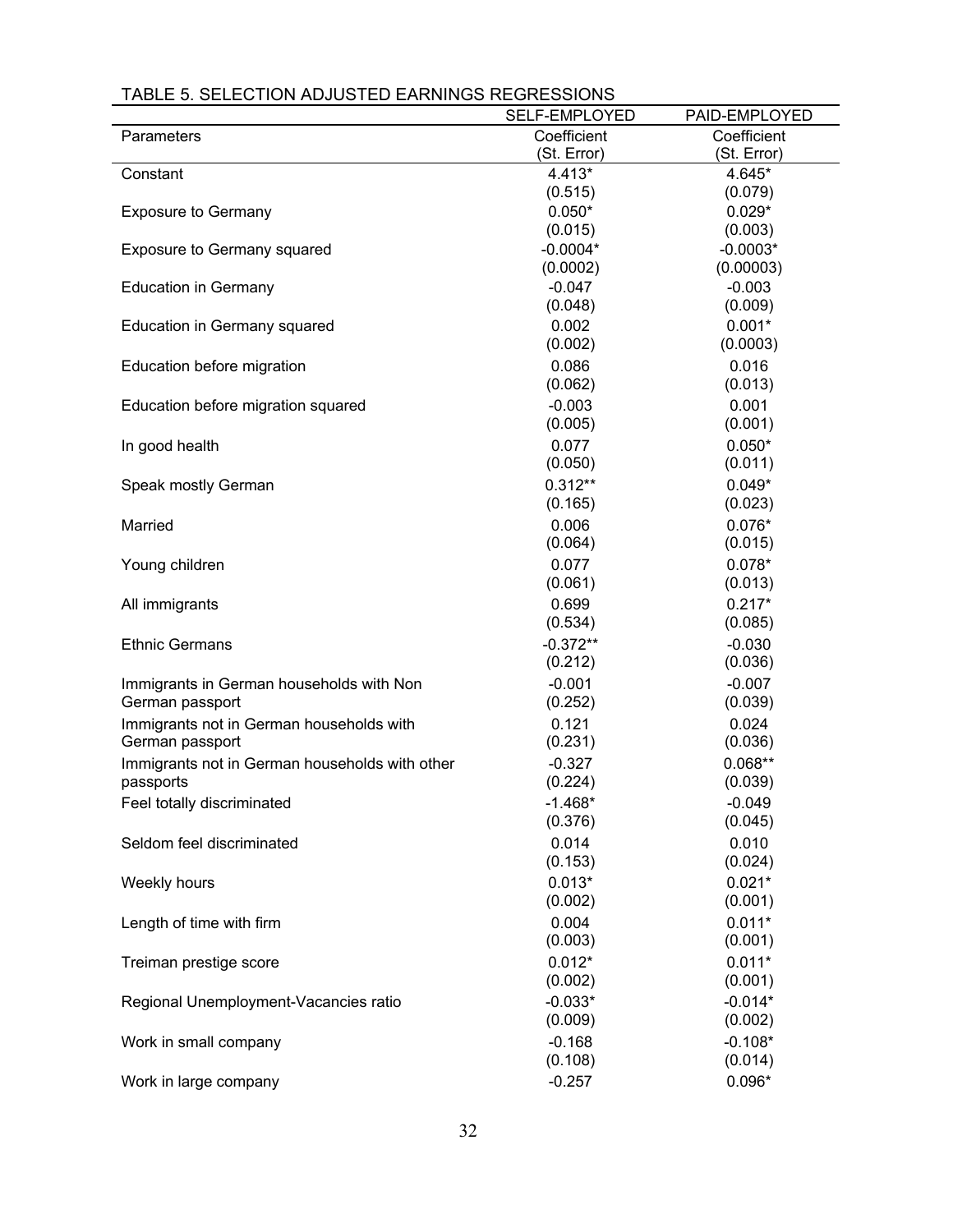|                                                | (0.177)             | (0.011)                |
|------------------------------------------------|---------------------|------------------------|
| Service, other industry                        | $0.255*$            | $-0.004$               |
|                                                | (0.100)             | (0.030)                |
| Retail, wholesale, trade                       | $0.385*$            | 0.049                  |
|                                                | (0.098)             | (0.031)                |
| Government                                     | 0.219               | $-0.035$               |
|                                                | (0.168)             | (0.035)                |
| Manufacturing                                  | 0.115               | $0.160*$               |
|                                                | (0.140)             | (0.033)                |
| Construction                                   | $0.554*$            | $0.149*$               |
|                                                | (0.098)             | (0.030)                |
| Financial, Banking industry                    | $0.646*$            | $0.205*$               |
|                                                | (0.096)             | (0.031)                |
| Immigrants * exposure to Germany               | $-0.066*$           | $-0.016*$              |
|                                                | (0.026)             | (0.005)                |
| Immigrants * exposure to Germany squared       | $0.001*$            | $0.0001**$             |
|                                                | (0.0004)            | (0.0001)               |
| Immigrants * education in Germany              | $0.146*$            | 0.013                  |
|                                                | (0.055)             | (0.010)                |
| Immigrants * education in Germany squared      | $-0.005**$          | 0.0001                 |
|                                                | (0.003)             | (0.001)                |
| Immigrants * Regional Unemployment-Vacancies   | $-0.015$            | 0.002                  |
| ratio                                          | (0.028)             | (0.005)                |
| Immigrants * married                           | $-0.219$            | $-0.022$               |
|                                                | (0.223)             | (0.034)                |
| Immigrants * young children                    | 0.150               | 0.020                  |
|                                                | (0.187)             | (0.029)                |
| Immigrants * good health                       | 0.156               | $-0.007$               |
|                                                | (0.183)             | (0.027)                |
| λ                                              | $0.217**$           | 0.020                  |
|                                                | (0.116)             | (0.065)                |
| Log weekly earnings                            | 7.217               | 7.008                  |
| (st. dev)                                      | (0.666)             | (0.497)                |
| Log-Likelihood value                           | $-455.21$           | $-1,536.80$            |
| $R^2$                                          | 0.377               | 0.552                  |
| F-test                                         | $F[38, 574] = 9.14$ | $F[38, 4857] = 157.49$ |
|                                                |                     |                        |
| Number of observations<br>$\sim$ $\sim$ $\sim$ | 613                 | 4,896                  |

# TABLE 5. SELECTION ADJUSTED EARNINGS REGRESSIONS

\* p < 0.05

\*\* p < 0.10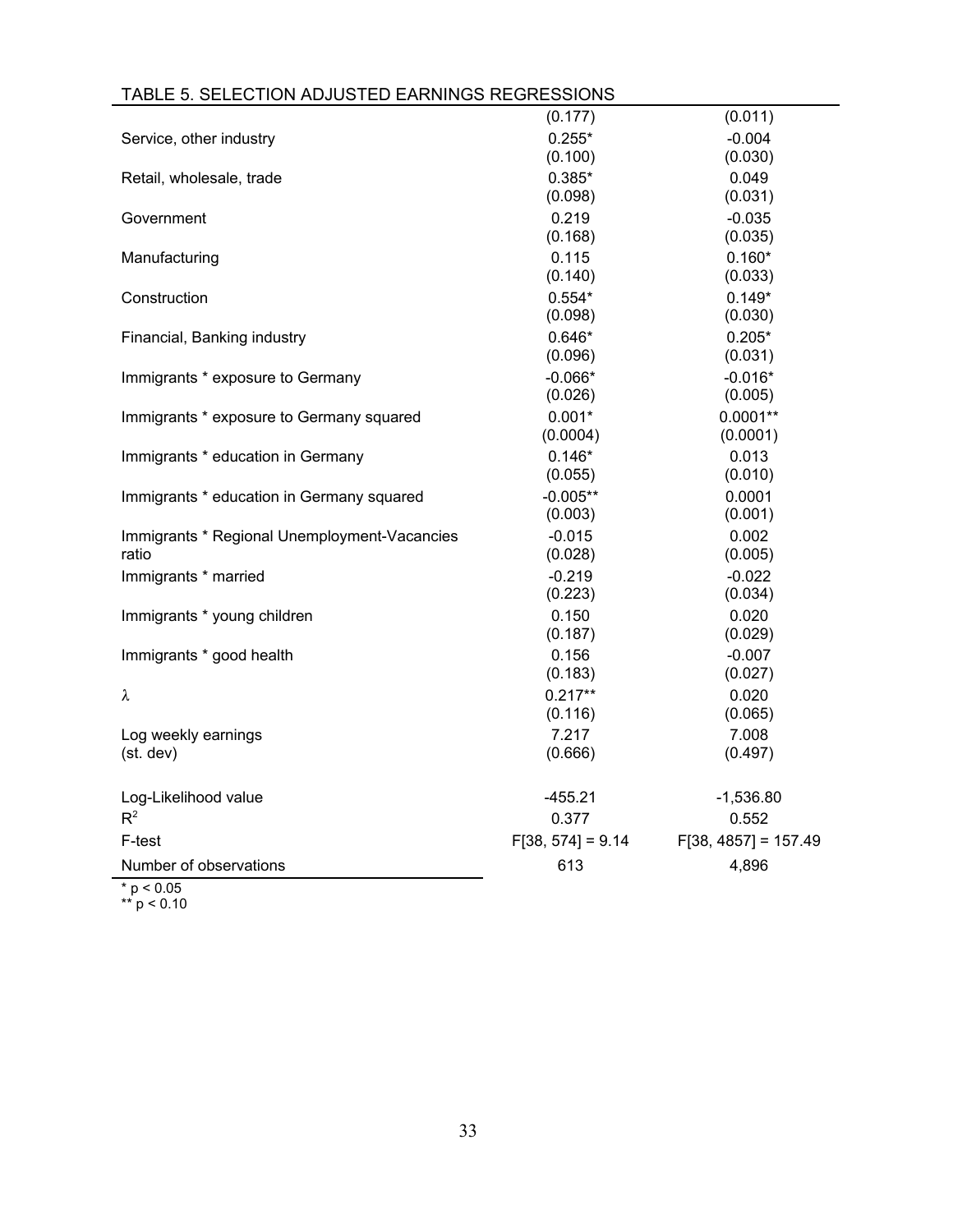| Parameters                                                  | Coefficient<br>(St. Error) $^1$ | <b>Marginal Effects</b><br>(St. Error) |
|-------------------------------------------------------------|---------------------------------|----------------------------------------|
| Constant                                                    | $-2.437*$                       | $-0.386*$                              |
| <b>Exposure to Germany</b>                                  | (0.470)<br>0.025                | (0.073)<br>0.004                       |
|                                                             | (0.018)                         | (0.003)                                |
| <b>Exposure to Germany squared</b>                          | $-0.0002$                       | $-0.00003$                             |
|                                                             | (0.0002)                        | (0.00003)                              |
| <b>Education in Germany</b>                                 | 0.065                           | 0.010                                  |
|                                                             | (0.049)                         | (0.008)                                |
| Education in Germany squared                                | $-0.001$                        | $-0.0002$                              |
|                                                             | (0.002)<br>$-0.014$             | (0.0003)<br>$-0.002$                   |
| Education before migration                                  | (0.063)                         | (0.010)                                |
| Education before migration squared                          | 0.005                           | 0.001                                  |
|                                                             | (0.005)                         | (0.001)                                |
| In good health                                              | 0.099                           | $0.015**$                              |
|                                                             | (0.056)                         | (0.009)                                |
| Married                                                     | $-0.041$                        | $-0.007$                               |
|                                                             | (0.074)                         | (0.012)                                |
| Young children                                              | 0.119<br>(0.063)                | $0.019**$<br>(0.010)                   |
| Self-employed parents                                       | $0.500*$                        | $0.102*$                               |
|                                                             | (0.067)                         | (0.017)                                |
| Homeowners                                                  | $0.156*$                        | $0.025*$                               |
|                                                             | (0.055)                         | (0.009)                                |
| All immigrants                                              | $-0.410$                        | $-0.054$                               |
|                                                             | (0.648)                         | (0.070)                                |
| <b>Ethnic Germans</b>                                       | 0.351                           | 0.068                                  |
|                                                             | (0.223)<br>$-0.207$             | (0.051)<br>$-0.029$                    |
| Immigrants in German households with Non<br>German passport | (0.243)                         | (0.029)                                |
| Immigrants not in German households with                    | $-0.302$                        | $-0.040$                               |
| German passport                                             | (0.230)                         | (0.025)                                |
| Immigrants not in German households with other              | $0.455*$                        | 0.095                                  |
| passports                                                   | (0.228)                         | (0.060)                                |
| Feel totally discriminated                                  | $1.497*$                        | $0.463*$                               |
|                                                             | (0.331)                         | (0.130)                                |
| Seldom feel discriminated                                   | 0.208<br>(0.148)                | 0.037<br>(0.029)                       |
| Optimism and confidence about future                        | 0.042                           | 0.007                                  |
|                                                             | (0.055)                         | (0.009)                                |
| Want to stay in Germany                                     | $-0.119$                        | $-0.018$                               |
|                                                             | (0.290)                         | (0.040)                                |
| <b>Financial worries</b>                                    | $0.384*$                        | $0.073*$                               |
|                                                             | (0.071)                         | (0.016)                                |
| Regional Unemployment-Vacancies ratio                       | 0.017                           | $0.003**$<br>(0.002)                   |
| Earnings difference                                         | (0.010)<br>$1.187*$             | $0.188*$                               |
|                                                             |                                 |                                        |

### TABLE 6. STRUCTURAL PROBIT ESTIMATION RESULTS: PROBABILITY OF SELF-EMPLOYMENT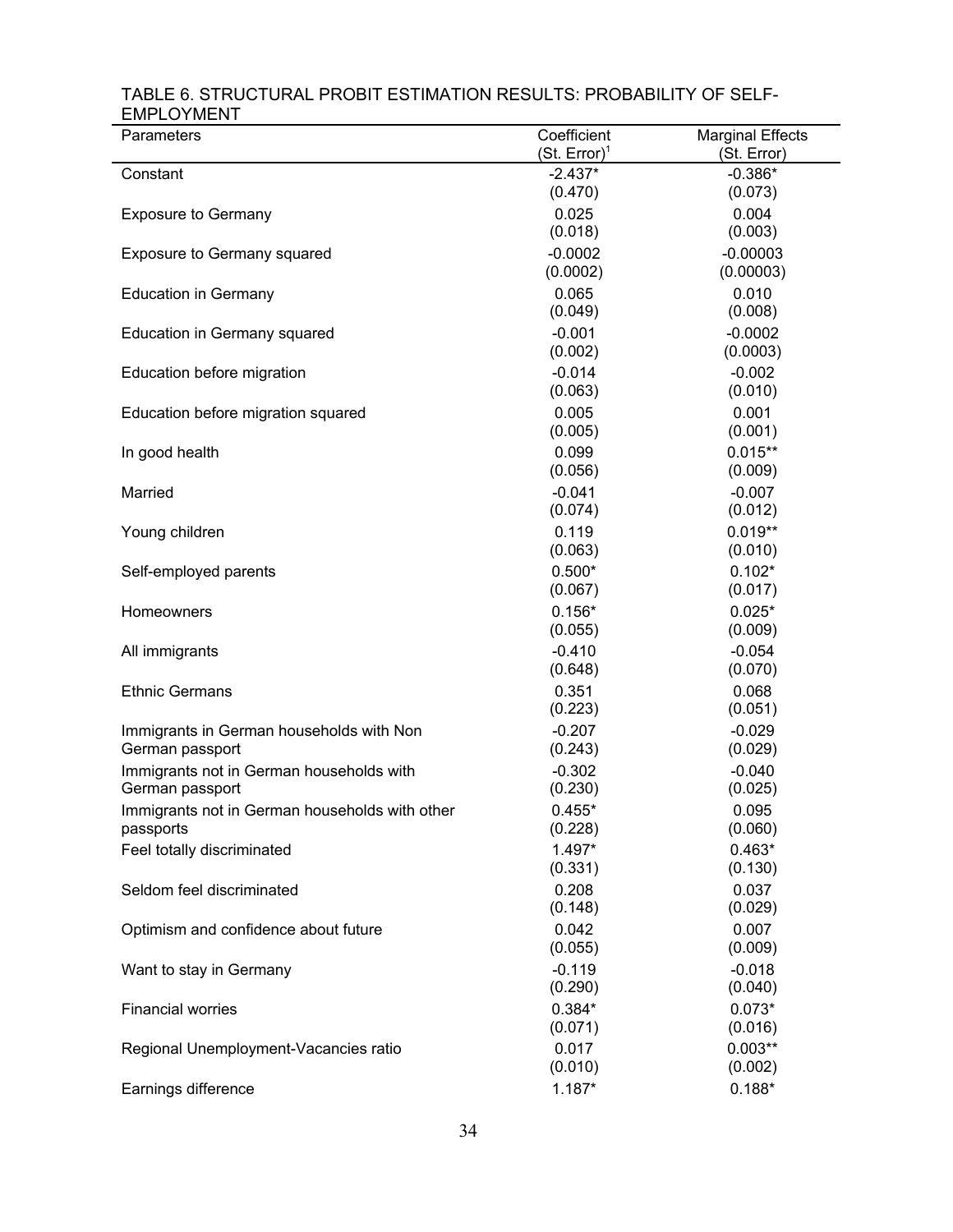### TABLE 6. STRUCTURAL PROBIT ESTIMATION RESULTS: PROBABILITY OF SELF-EMPLOYMENT

|                                                       | (0.077)              | (0.012)               |
|-------------------------------------------------------|----------------------|-----------------------|
| Immigrants * exposure to Germany                      | 0.032<br>(0.030)     | 0.005<br>(0.005)      |
| Immigrants * exposure to Germany squared              | $-0.001$<br>(0.001)  | $-0.0001$<br>(0.0001) |
| Immigrants * education in Germany                     | $-0.084$<br>(0.058)  | $-0.013$<br>(0.009)   |
| Immigrants * education in Germany squared             | 0.003<br>(0.003)     | 0.001<br>(0.001)      |
| Immigrants * Regional Unemployment-Vacancies<br>ratio | 0.031<br>(0.029)     | 0.005<br>(0.005)      |
| Immigrants * married                                  | $0.539*$<br>(0.194)  | $0.110*$<br>(0.049)   |
| Immigrants * young children                           | $-0.416*$<br>(0.157) | $-0.052*$<br>(0.015)  |
| Immigrants * good health                              | $-0.049$<br>(0.155)  | $-0.008$<br>(0.023)   |
| Immigrants * homeownership                            | $-0.121$<br>(0.168)  | $-0.018$<br>(0.023)   |
| Immigrants * optimism                                 | 0.035<br>(0.153)     | 0.006<br>(0.025)      |
| Immigrants * stay in Germany                          | $-0.107$<br>(0.332)  | $-0.016$<br>(0.046)   |
| Immigrants * financial worries                        | $-0.246$<br>(0.176)  | $-0.033**$<br>(0.020) |
| Immigrants * self-employed parents                    | 0.126<br>(0.345)     | 0.022<br>(0.064)      |
|                                                       |                      |                       |

| $\chi^2$ value<br>Log-Likelihood value              | 395.257<br>$-1,725.935$ |
|-----------------------------------------------------|-------------------------|
| Veall / Zimmermann Pseudo - R <sup>2</sup>          | 0.163                   |
| Number of observations                              | 5.509                   |
| Note: <sup>1</sup> These are robust standard errors |                         |
| * $p < 0.05$                                        |                         |

\*\* P < 0.10

35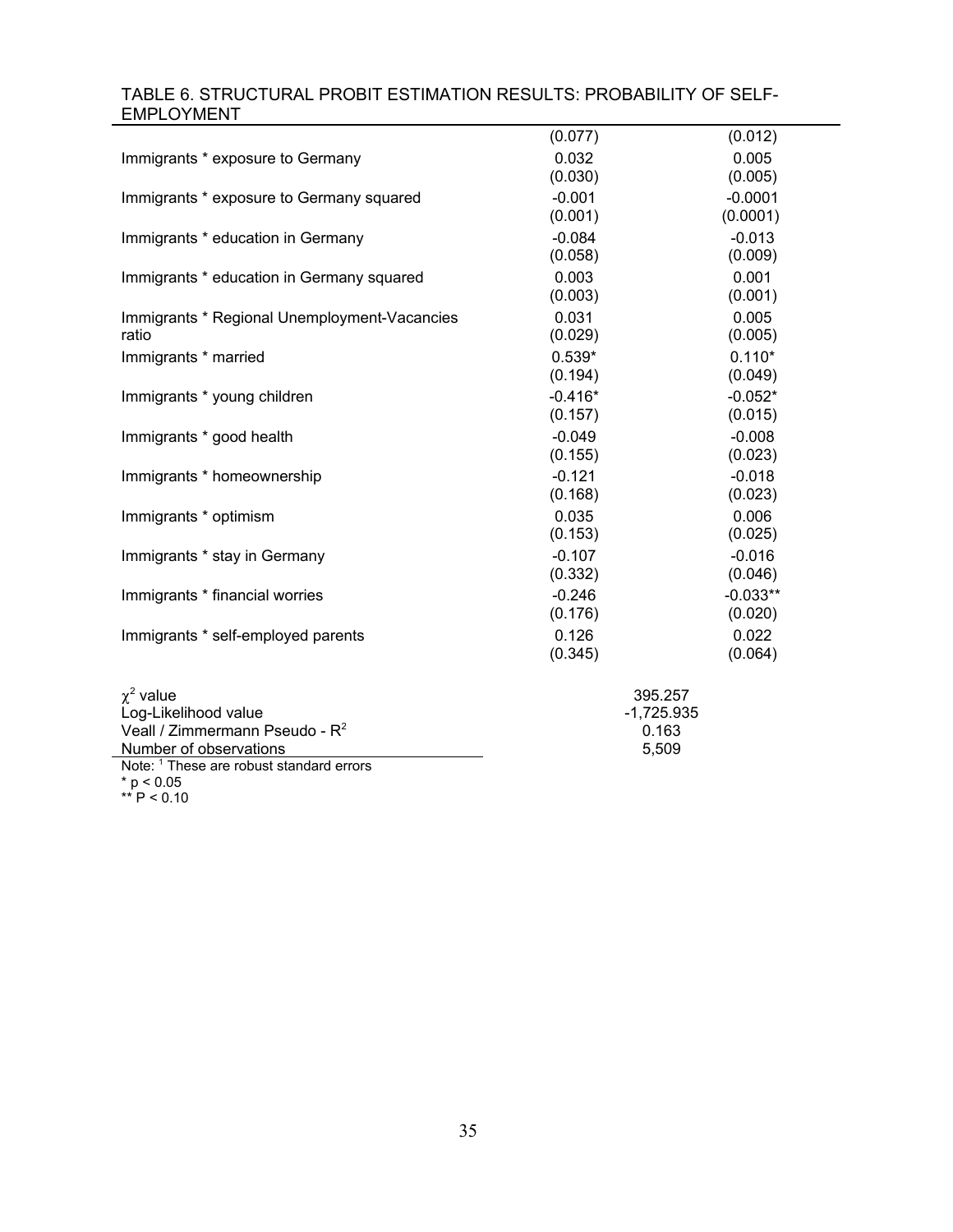### APPENDIX

|                          | SELF-EMPLOYED<br><b>GERMAN</b> | SELF-EMPLOYED<br><b>ALL IMMIGRANT</b> |
|--------------------------|--------------------------------|---------------------------------------|
|                          | <b>HOUSEHOLDS</b>              | HOUSEHOLDS*                           |
| Independent Farmer       |                                |                                       |
| with $\leq 9$ co-workers | 6.55                           | 3.18                                  |
| Free-Lance Professional  |                                |                                       |
| with $\leq 9$ employees  | 23.46                          | 14.28                                 |
| with $>= 9$ employees    | 2.0                            | 1.59                                  |
| <b>Other Business</b>    |                                |                                       |
| with $\leq 9$ employees  | 60.36                          | 76.19                                 |
| with $>= 9$ employees    | 6.55                           | 3.17                                  |
| Work in Family Business  | 1.09                           | 1.59                                  |
| Number of Observations   | 550                            | 63                                    |

### TABLE A1. TYPE OF SELF-EMPLOYMENT BY ETHNICITY

Note: \* Includes Greeks, Italians, Spaniards, ex-Yugoslavs, Turks, Ethnic Germans, and other Eastern Europeans

Source: Own calculations from GSOEP 2000